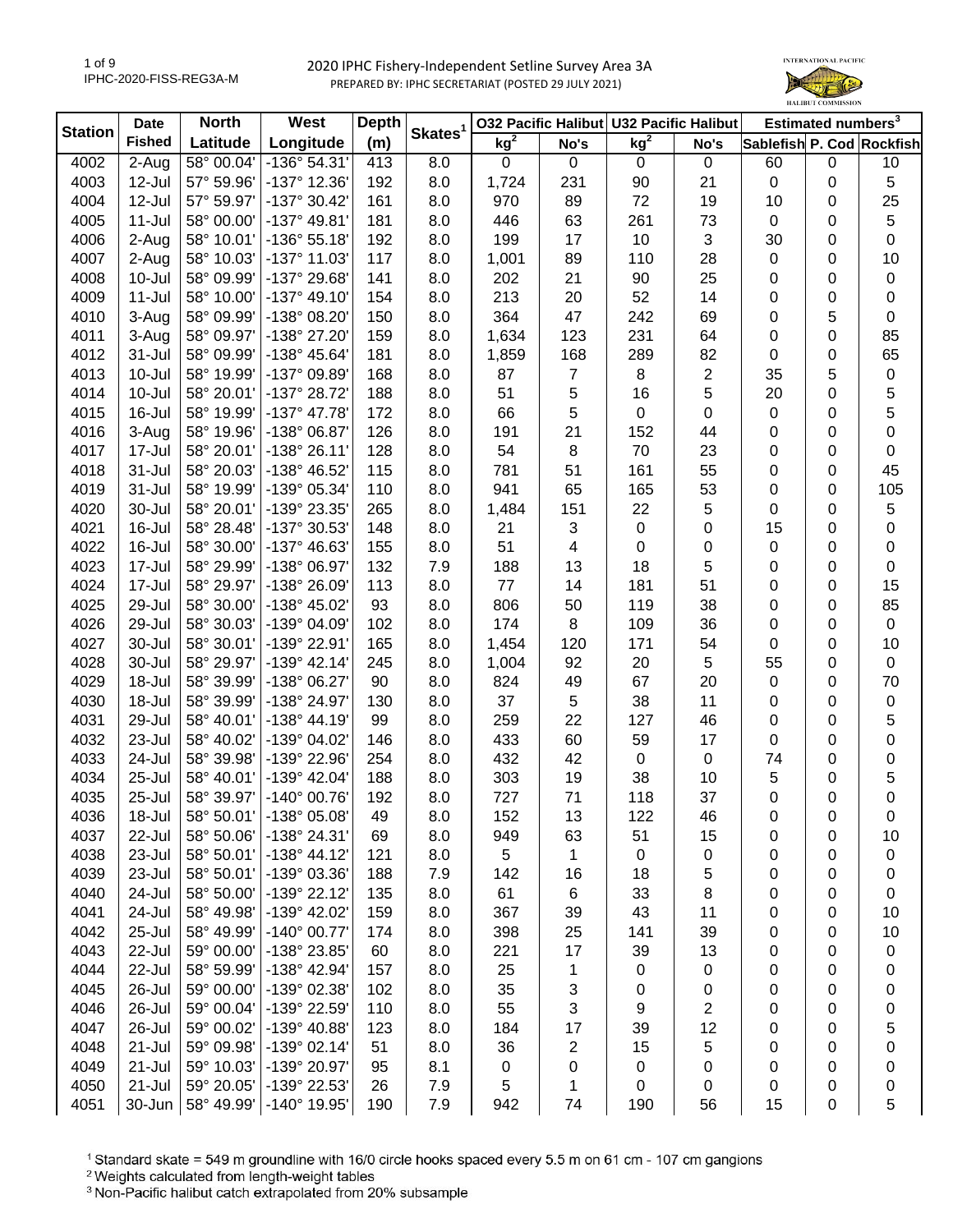

| <b>Station</b> | <b>Date</b>   | <b>North</b> | West                         | <b>Depth</b> | Skates <sup>1</sup> |                 |                | 032 Pacific Halibut U32 Pacific Halibut |                         |             | Estimated numbers <sup>3</sup> |                           |
|----------------|---------------|--------------|------------------------------|--------------|---------------------|-----------------|----------------|-----------------------------------------|-------------------------|-------------|--------------------------------|---------------------------|
|                | <b>Fished</b> | Latitude     | Longitude                    | (m)          |                     | kg <sup>2</sup> | No's           | kg <sup>2</sup>                         | No's                    |             |                                | Sablefish P. Cod Rockfish |
| 4052           | $1-Jul$       | 58° 50.15'   | $-140^{\circ}$ 40.03'        | 198          | 8.0                 | 975             | 93             | 198                                     | 57                      | 25          | $\mathbf 0$                    | 20                        |
| 4053           | 30-Jun        | 59° 00.00'   | $-140^{\circ}$ 01.28         | 139          | 7.9                 | 776             | 54             | 141                                     | 41                      | $\pmb{0}$   | 0                              | $\pmb{0}$                 |
| 4054           | 30-Jun        | 59° 00.01'   | -140° 20.34'                 | 161          | 7.9                 | 712             | 47             | 168                                     | 49                      | 5           | 0                              | 5                         |
| 4055           | 8-Jul         | 58° 59.96'   | $-140^{\circ}$ 39.44'        | 187          | 7.6                 | 405             | 34             | 92                                      | 26                      | 5           | 0                              | 0                         |
| 4056           | 8-Jul         | 58° 59.99'   | -140° 59.09'                 | 199          | 7.8                 | 1,109           | 111            | 185                                     | 57                      | 19          | 0                              | 5                         |
| 4057           | 29-Jun        | 59° 09.89'   | -139° 40.99'                 | 134          | 8.0                 | 62              | $\overline{7}$ | 23                                      | 6                       | 0           | 0                              | 0                         |
| 4058           | 29-Jun        | 59° 09.94'   | -140° 00.26'                 | 119          | 8.0                 | 35              | 3              | 0                                       | 0                       | 0           | 0                              | 0                         |
| 4059           | $2-Jul$       | 59° 10.09'   | -140° 19.53'                 | 132          | 7.8                 | 753             | 62             | 115                                     | 35                      | 0           | 0                              | 0                         |
| 4060           | 2-Jul         | 59° 09.96'   | -140° 39.90'                 | 152          | 7.8                 | 331             | 28             | 169                                     | 49                      | 10          | 0                              | 0                         |
| 4061           | 9-Jul         | 59° 10.15'   | $-140^{\circ} 59.01'$        | 188          | 8.0                 | 359             | 35             | 80                                      | 23                      | 20          | 0                              | 0                         |
| 4062           | 10-Jul        | 59° 09.99'   | $-141°$ 18.18                | 347          | 7.9                 | 292             | 32             | 5                                       | 1                       | 49          | 0                              | 0                         |
| 4063           | $10 -$ Jul    | 59° 10.01'   | $-141°38.18'$                | 230          | 8.0                 | 2,553           | 285            | 29                                      | 9                       | 15          | 0                              | 20                        |
| 4064           | 29-Jun        | 59° 19.93'   | -139° 40.05'                 | 163          | 8.0                 | 87              | 5              | $\pmb{0}$                               | 0                       | $\mathbf 0$ | 0                              | $\pmb{0}$                 |
| 4065           | 4-Jul         | 59° 20.14'   | $-140^{\circ}$ 00.00         | 166          | 7.7                 | 26              | 3              | 0                                       | 0                       | 0           | 0                              | 0                         |
| 4066           | 4-Jul         | 59° 19.97'   | -140° 19.93'                 | 132          | 7.7                 | 422             | 39             | 192                                     | 59                      | 0           | 0                              | 0                         |
| 4067           | 2-Jul         | 59° 19.99'   | -140° 38.84'                 | 146          | 7.9                 | 286             | 23             | 42                                      | 13                      | 0           | 0                              | 0                         |
| 4068           | 9-Jul         | 59° 20.01'   | $-140^{\circ} 59.10^{\circ}$ | 166          | 8.0                 | 157             | 18             | 38                                      | 11                      | 0           | 0                              | 0                         |
| 4069           | 9-Jul         | 59° 20.02'   | $-141°$ 17.31                | 338          | 7.8                 | 882             | 88             | 36                                      | 9                       | 68          | 0                              | 68                        |
| 4070           | $11 -$ Jul    | 59° 19.99'   | $-141°38.10'$                | 194          | 8.0                 | 1,828           | 174            | 124                                     | 35                      | 10          | 0                              | 0                         |
| 4071           | $11 -$ Jul    | 59° 20.04'   | $-141°58.05'$                | 223          | 7.9                 | 1,101           | 122            | 61                                      | 18                      | 5           | 0                              | 0                         |
| 4072           | 5-Jul         | 59° 29.97'   | -140° 00.37'                 | 115          | 7.9                 | 0               | $\pmb{0}$      | 0                                       | 0                       | 0           | 0                              | 0                         |
| 4073           | 4-Jul         | 59° 30.05'   | -140° 19.03'                 | 230          | 8.0                 | 71              | $\overline{7}$ | 0                                       | 0                       | 0           | 0                              | 0                         |
| 4074           | 3-Jul         | 59° 29.99'   | -140° 38.92'                 | 285          | 8.0                 | 235             | 25             | 8                                       | 2                       | 0           | 0                              | 30                        |
| 4075           | 3-Jul         | 59° 30.10'   | -140° 59.03'                 | 296          | 8.0                 | 121             | 16             | 9                                       | 2                       | 25          | 0                              | 5                         |
| 4076           | 12-Jul        | 59° 30.01'   | $-141°$ 18.97                | 172          | 8.0                 | 56              | 6              | 4                                       | 1                       | $\mathbf 0$ | 0                              | 0                         |
| 4077           | $11 -$ Jul    | 59° 30.02'   | $-141°38.01'$                | 166          | 7.9                 | 231             | 23             | 14                                      | 4                       | 0           | 0                              | 0                         |
| 4078           | $15 -$ Jul    | 59° 30.03'   | $-141°58.14'$                | 185          | 8.0                 | 630             | 71             | 86                                      | 24                      | 0           | 0                              | 0                         |
| 4079           | 5-Jul         | 59° 40.01'   | -139° 59.07'                 | 135          | 8.0                 | 1,016           | $77$           | 169                                     | 45                      | 0           | 15                             | 0                         |
| 4080           | $21 -$ Jul    | 59° 40.04'   | -140° 59.03'                 | 55           | 8.0                 | 57              | 4              | $\pmb{0}$                               | 0                       | 0           | $\mathbf 0$                    | 0                         |
| 4081           | 21-Jul        | 59° 40.11'   | -141° 19.02'                 | 66           | 8.0                 | 12              | 2              | 3                                       | 1                       | 0           | 0                              | 0                         |
| 4082           | 12-Jul        | 59° 40.08'   | $-141°38.02'$                | 95           | 7.9                 | 47              | 4              | $\pmb{0}$                               | 0                       | 0           | 0                              | 0                         |
| 4083           | $15 -$ Jul    | 59° 39.99'   | $-141°58.18'$                | 152          | 8.0                 | 188             | 17             | 25                                      | 8                       | 5           | 0                              | 0                         |
| 4084           | 16-Jul        | 59° 40.00'   | -142° 18.28'                 | 223          | 7.9                 | 502             | 56             | 51                                      | 14                      | 10          | 0                              | $\pmb{0}$                 |
| 4085           | 16-Jul        | 59° 40.01'   | $-142°38.10'$                | 393          | 8.0                 | 255             | 25             | 9                                       | $\overline{2}$          | 89          | 0                              | 30                        |
| 4087           | 22-Jul        | 59° 39.87'   | $-143°$ 16.98                | 276          | 7.9                 | 2,062           | 177            | 77                                      | 21                      | 44          | 0                              | 0                         |
| 4088           | 24-Jul        | 59° 40.03'   | $-143°37.24'$                | 155          | 8.0                 | 875             | 59             | 131                                     | 42                      | 0           | 5                              | 5                         |
| 4089           | 24-Jul        | 59° 40.01'   | -143° 56.90'                 | 134          | 8.0                 | 906             | 81             | 108                                     | 32                      | 0           | 0                              | 15                        |
| 4090           | 25-Jul        | 59° 39.94'   | -144° 16.94'                 | 166          | 8.0                 | 333             | 17             | 16                                      | 5                       | 0           | 0                              | 5                         |
| 4091           | 25-Jul        | 59° 40.01'   | -144° 37.09'                 | 150          | 8.0                 | 187             | 18             | 20                                      | 5                       | 0           | 0                              | 0                         |
| 4092           | 18-Jul        | 59° 50.01'   | $-141°59.14'$                | 71           | 8.0                 | 75              | 10             | 22                                      | 8                       | 0           | 0                              | 0                         |
| 4093           | 18-Jul        | 59° 50.03'   | -142° 18.02'                 | 90           | 8.0                 | 2,055           | 152            | 141                                     | 39                      | 0           | 0                              | 5                         |
| 4095           | 17-Jul        | 59° 49.98'   | -142° 58.07'                 | 176          | 8.0                 | 577             | 53             | 8                                       | $\overline{\mathbf{c}}$ | 0           | 0                              | 0                         |
| 4096           | 22-Jul        | 59° 49.93'   | $-143°$ 18.01'               | 227          | 8.0                 | 215             | 24             | 2                                       | 1                       | 15          | 0                              | 0                         |
| 4097           | 23-Jul        | 59° 49.88'   | -143° 37.92'                 | 287          | 8.0                 | 133             | 10             | 4                                       | 1                       | 10          | 0                              | 45                        |
| 4098           | 25-Jul        | 59° 50.29'   | $-143°58.41'$                | 95           | 8.0                 | 245             | 28             | 126                                     | 39                      | 0           | 0                              | 0                         |
| 4099           | 25-Jul        | 59° 49.86'   | $-144^{\circ}$ 18.05'        | 66           | 8.0                 | 538             | 45             | 129                                     | 44                      | 0           | 5                              | 0                         |
| 4100           | 17-Jul        | 60° 00.03'   | -142° 39.22'                 | 80           | 8.0                 | 986             | 62             | 93                                      | 28                      | 0           | 0                              | 0                         |
| 4101           | 17-Jul        | 60° 00.13'   | -142° 58.97'                 | 113          | 8.0                 | 449             | 35             | 30                                      | 9                       | 15          | 0                              | 0                         |
| 4102           | 9-Sep         | 59° 19.99'   | $-146°$ 16.86                | 262          | 8.0                 | 322             | 37             | 53                                      | 14                      | 40          | 10                             | 20                        |
| 4103           | 9-Sep         | 59° 20.00'   | $-146°35.08'$                | 144          | 8.0                 | 113             | 15             | 46                                      | 12                      | $\pmb{0}$   | 5                              | 35                        |

<sup>1</sup> Standard skate = 549 m groundline with 16/0 circle hooks spaced every 5.5 m on 61 cm - 107 cm gangions

<sup>2</sup> Weights calculated from length-weight tables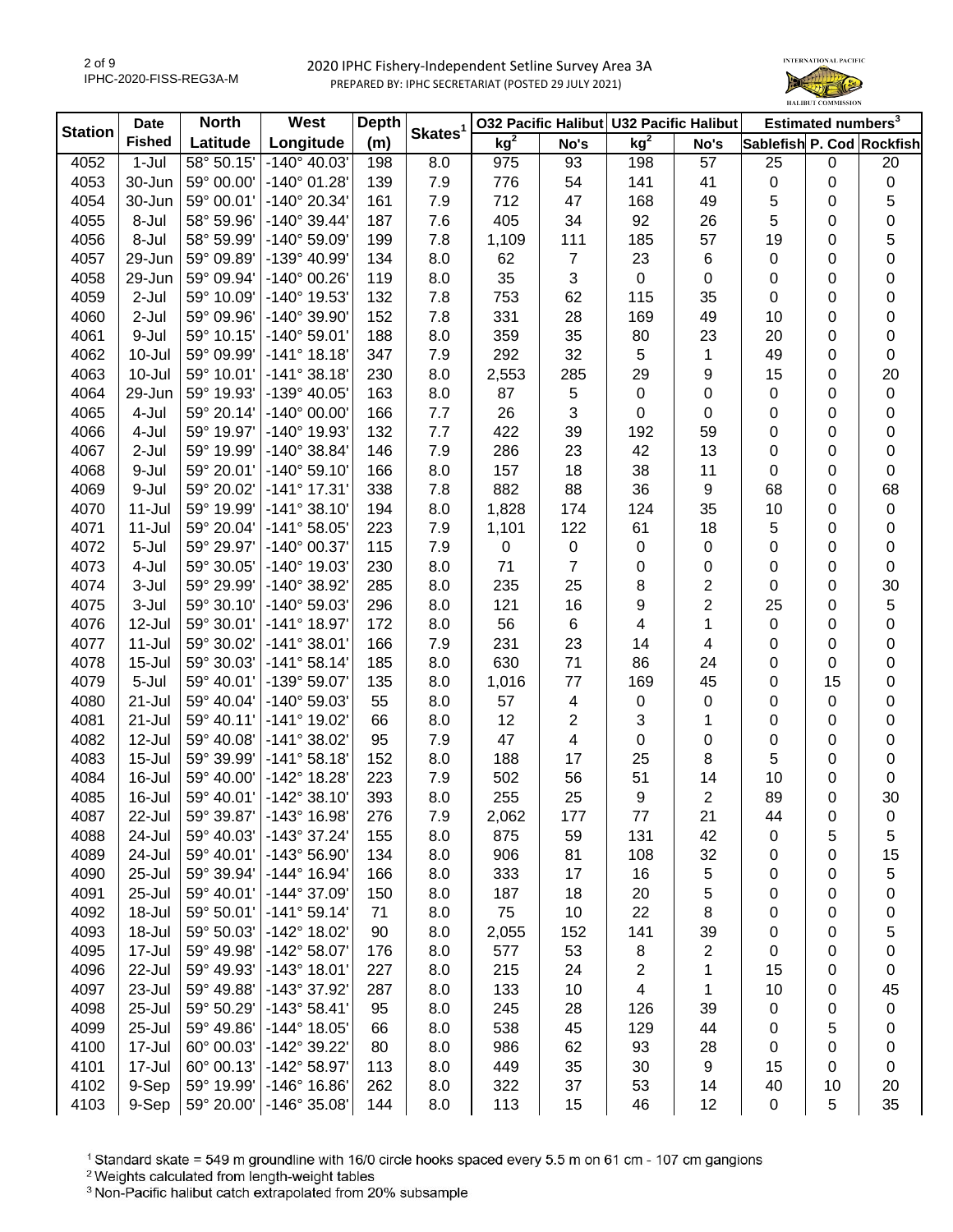

| <b>Station</b> | <b>Date</b>   | <b>North</b> | West                  | <b>Depth</b> | Skates <sup>1</sup> |                 |                | 032 Pacific Halibut U32 Pacific Halibut |                |             | Estimated numbers <sup>3</sup> |                           |
|----------------|---------------|--------------|-----------------------|--------------|---------------------|-----------------|----------------|-----------------------------------------|----------------|-------------|--------------------------------|---------------------------|
|                | <b>Fished</b> | Latitude     | Longitude             | (m)          |                     | kg <sup>2</sup> | No's           | kg <sup>2</sup>                         | No's           |             |                                | Sablefish P. Cod Rockfish |
| 4104           | $13-Auq$      | 59° 20.00'   | -146° 55.56'          | 187          | 8.0                 | 536             | 69             | 90                                      | 24             | 40          | $\mathbf 0$                    | $\pmb{0}$                 |
| 4105           | $13-Auq$      | 59° 20.00'   | $-147°$ 15.18         | 185          | 7.8                 | 322             | 39             | 55                                      | 15             | $\mathbf 0$ | 0                              | $\pmb{0}$                 |
| 4106           | 6-Sep         | 59° 30.00'   | -145° 16.34'          | 132          | 8.0                 | 887             | 81             | 150                                     | 40             | $\mathbf 0$ | 5                              | 69                        |
| 4107           | 8-Sep         | 59° 30.01'   | -145° 54.84'          | 172          | 8.0                 | 1,213           | 160            | 57                                      | 15             | 20          | 0                              | 5                         |
| 4108           | 12-Aug        | 59° 29.96'   | $-146°35.00'$         | 90           | 7.9                 | 449             | 37             | 125                                     | 37             | $\mathbf 0$ | 0                              | 59                        |
| 4109           | 13-Aug        | 59° 29.95'   | $-146°54.01'$         | 179          | 8.0                 | 162             | 17             | 11                                      | 3              | 25          | 0                              | 10                        |
| 4110           | 16-Aug        | 59° 29.99'   | $-147°$ 14.62         | 214          | 8.0                 | 155             | 13             | 3                                       | 1              | 5           | 0                              | 0                         |
| 4111           | 16-Aug        | 59° 30.00'   | $-147°34.07'$         | 112          | 8.0                 | 55              | $\bf 8$        | 46                                      | 14             | 0           | 0                              | 0                         |
| 4112           | 5-Sep         | 59° 39.82'   | -145° 34.02'          | 104          | 8.0                 | 168             | 18             | 43                                      | 11             | 0           | 0                              | 0                         |
| 4113           | 4-Sep         | 59° 40.32'   | -145° 54.02'          | 77           | 8.0                 | 1,222           | 114            | 264                                     | 80             | 0           | 0                              | 10                        |
| 4114           | $12-Auq$      | 59° 39.98'   | $-146°$ 14.21'        | 82           | 8.0                 | 86              | 11             | 133                                     | 43             | 0           | 0                              | 0                         |
| 4115           | $12-Au$ g     | 59° 40.00'   | $-146°34.43'$         | 86           | 8.0                 | 1,159           | 90             | 302                                     | 90             | 0           | 0                              | 15                        |
| 4116           | $15-Au$ g     | 59° 40.00'   | -146° 52.80'          | 106          | 8.0                 | 106             | 14             | 25                                      | $\overline{7}$ | 0           | 0                              | $\mathbf 0$               |
| 4117           | $15-Au$ g     | 59° 39.99'   | $-147°$ 10.01         | 205          | 8.0                 | 163             | 18             | 21                                      | 5              | 10          | 5                              | 5                         |
| 4118           | 16-Aug        | 59° 39.99'   | $-147°33.41'$         | 117          | 8.0                 | 308             | 38             | 61                                      | 17             | 5           | 0                              | $\mathbf 0$               |
| 4119           | 19-Aug        | 59° 49.84'   | $-144^{\circ} 58.02'$ | 194          | 8.0                 | 422             | 35             | 55                                      | 15             | 5           | 10                             | 0                         |
| 4120           | 4-Sep         | 59° 50.03'   | -145° 53.00'          | 101          | 8.0                 | 119             | 9              | 23                                      | 6              | 0           | $\mathbf 0$                    | 0                         |
| 4121           | $11-Auq$      | 59° 49.97'   | $-146°$ 13.00         | 62           | 7.9                 | 443             | 31             | 75                                      | 23             | 0           | 0                              | 10                        |
| 4122           | 11-Aug        | 59° 50.01'   | -146° 32.94'          | 68           | 8.0                 | 656             | 48             | 161                                     | 54             | 0           | 0                              | 0                         |
| 4123           | 15-Aug        | 59° 49.99'   | $-146°53.01'$         | 75           | 8.0                 | 216             | 21             | 273                                     | 94             | 0           | 5                              | 0                         |
| 4124           | 14-Aug        | 59° 49.98'   | -147° 11.92'          | 177          | 8.0                 | 256             | 26             | 67                                      | 17             | 0           | 69                             | 0                         |
| 4125           | 19-Aug        | 60° 00.01'   | -144° 39.54'          | 225          | 7.9                 | 953             | 89             | 55                                      | 16             | 15          | 20                             | 0                         |
| 4126           | 20-Aug        | 59° 59.80'   | -144° 59.02'          | 130          | 8.0                 | 642             | 69             | 117                                     | 32             | 0           | 5                              | 0                         |
| 4127           | 20-Aug        | 60° 00.00'   | $-145°$ 18.77         | 115          | 8.0                 | 210             | 20             | 84                                      | 24             | 0           | 0                              | 0                         |
| 4128           | 11-Aug        | 59° 59.99'   | $-146^\circ$ 12.00    | 62           | 7.8                 | 503             | 44             | 159                                     | 48             | 0           | 0                              | 19                        |
| 4129           | 23-Aug        | 59° 59.97'   | -146° 32.03'          | 64           | 8.0                 | 217             | 15             | 141                                     | 58             | 0           | 0                              | $\pmb{0}$                 |
| 4130           | 14-Aug        | 60° 00.00'   | -146° 52.29'          | 141          | 8.0                 | 35              | $\overline{4}$ | 27                                      | $\overline{7}$ | 0           | $\mathbf 0$                    | 0                         |
| 4131           | 14-Aug        | 60° 00.01'   | $-147°$ 12.31         | 177          | 8.0                 | 375             | 38             | 38                                      | 11             | 5           | 40                             | 5                         |
| 4132           | 21-Aug        | 60° 09.93'   | -145° 30.98'          | 86           | 8.0                 | 313             | 30             | 96                                      | 29             | 0           | $\mathbf 0$                    | $\pmb{0}$                 |
| 4133           | 22-Aug        | 60° 10.00'   | $-145^{\circ} 50.59'$ | 106          | 8.0                 | 277             | 23             | 41                                      | 10             | 0           | $\mathbf 0$                    | $\boldsymbol{0}$          |
| 4134           | 22-Aug        | 60° 09.93'   | $-146°$ 11.00         | 82           | 8.0                 | 693             | 66             | 235                                     | 75             | 0           | 0                              | 0                         |
| 4135           | 1-Sep         | 60° 10.00'   | -147° 30.95'          | 69           | 8.0                 | 287             | 30             | 100                                     | 28             |             | 0                              | 45                        |
| 4136           | 1-Sep         | 60° 09.93'   | $-147°51.00'$         | 335          | 8.0                 | 510             | 54             | 191                                     | 52             | 0<br>5      |                                | $\mathbf 0$               |
| 4137           | 31-Aug        | 60° 20.22'   | $-147°30.97'$         | 130          | 8.0                 | 366             | 32             | 66                                      | 17             | 0           | 0<br>25                        | 10                        |
|                | 24-Aug        |              |                       |              |                     |                 |                |                                         |                | $\mathbf 0$ |                                |                           |
| 4138           |               | 60° 30.00'   | $-146^{\circ}$ 28.91  | 62           | 8.0                 | 292             | 28             | 177                                     | 51             |             | 25                             | 0                         |
| 4139           | 24-Aug        | 60° 30.02'   | $-146^{\circ}$ 48.50  | 397          | 8.0                 | 1,907           | 221            | 73                                      | 17             | 30          | 0                              | 5                         |
| 4140           | 27-Aug        | 60° 30.13'   | -147° 09.91'          | 177          | 8.0                 | 1,044           | 114            | 122                                     | 31             | $\mathbf 0$ | 5                              | 0                         |
| 4141           | 31-Aug        | 60° 29.91'   | -147° 29.99'          | 192          | 8.0                 | 468             | 48             | 58                                      | 15             | 0           | 0                              | 0                         |
| 4142           | 29-Aug        | 60° 29.90'   | -147° 49.99'          | 530          | 8.0                 | 745             | 53             | 27                                      | 6              | 35          | 0                              | 25                        |
| 4143           | 27-Aug        | 60° 39.80'   | $-146°$ 48.99         | 419          | 8.0                 | 2,095           | 228            | 153                                     | 35             | 25          | 0                              | 10                        |
| 4144           | 27-Aug        | 60° 40.00'   | -147° 08.67'          | 243          | 8.0                 | 505             | 52             | 114                                     | 28             | 45          | 35                             | 5                         |
| 4145           | 28-Aug        | 60° 50.01'   | $-147°08.27'$         | 326          | 8.0                 | 1,255           | 126            | 218                                     | 55             | 5           | 5                              | 10                        |
| 4146           | 30-Aug        | 60° 50.03'   | -148° 09.99'          | 305          | 8.0                 | 588             | 46             | 45                                      | 12             | 0           | 10                             | 15                        |
| 4147           | 3-Aug         | 58° 39.89'   | -148° 33.28'          | 236          | 8.0                 | 444             | 54             | 66                                      | 16             | 104         | 0                              | 15                        |
| 4148           | 26-Jul        | 58° 39.94'   | -148° 53.00'          | 163          | 8.0                 | 602             | 85             | 55                                      | 14             | 15          | 25                             | 45                        |
| 4149           | 2-Aug         | 58° 52.18'   | -148° 14.98'          | 278          | 8.0                 | 462             | 55             | 44                                      | 11             | 109         | $\mathbf 0$                    | 64                        |
| 4151           | 26-Jul        | 58° 50.14'   | $-148°53.01'$         | 252          | 7.9                 | 603             | 65             | 13                                      | 3              | 118         | 0                              | 0                         |
| 4152           | 26-Jul        | 58° 50.09'   | $-149°$ 11.99         | 205          | 7.9                 | 430             | 50             | 32                                      | 8              | 113         | 15                             | 10                        |
| 4153           | 2-Aug         | 58° 59.98'   | $-147°56.05'$         | 397          | 8.0                 | 157             | 18             | 9                                       | 2              | 94          | 0                              | 10                        |
| 4154           | 2-Aug         | 59° 00.00'   | $-148^\circ$ 13.71'   | 207          | 8.0                 | 388             | 51             | 51                                      | 16             | 30          | 15                             | 15                        |

<sup>1</sup> Standard skate = 549 m groundline with 16/0 circle hooks spaced every 5.5 m on 61 cm - 107 cm gangions

<sup>2</sup> Weights calculated from length-weight tables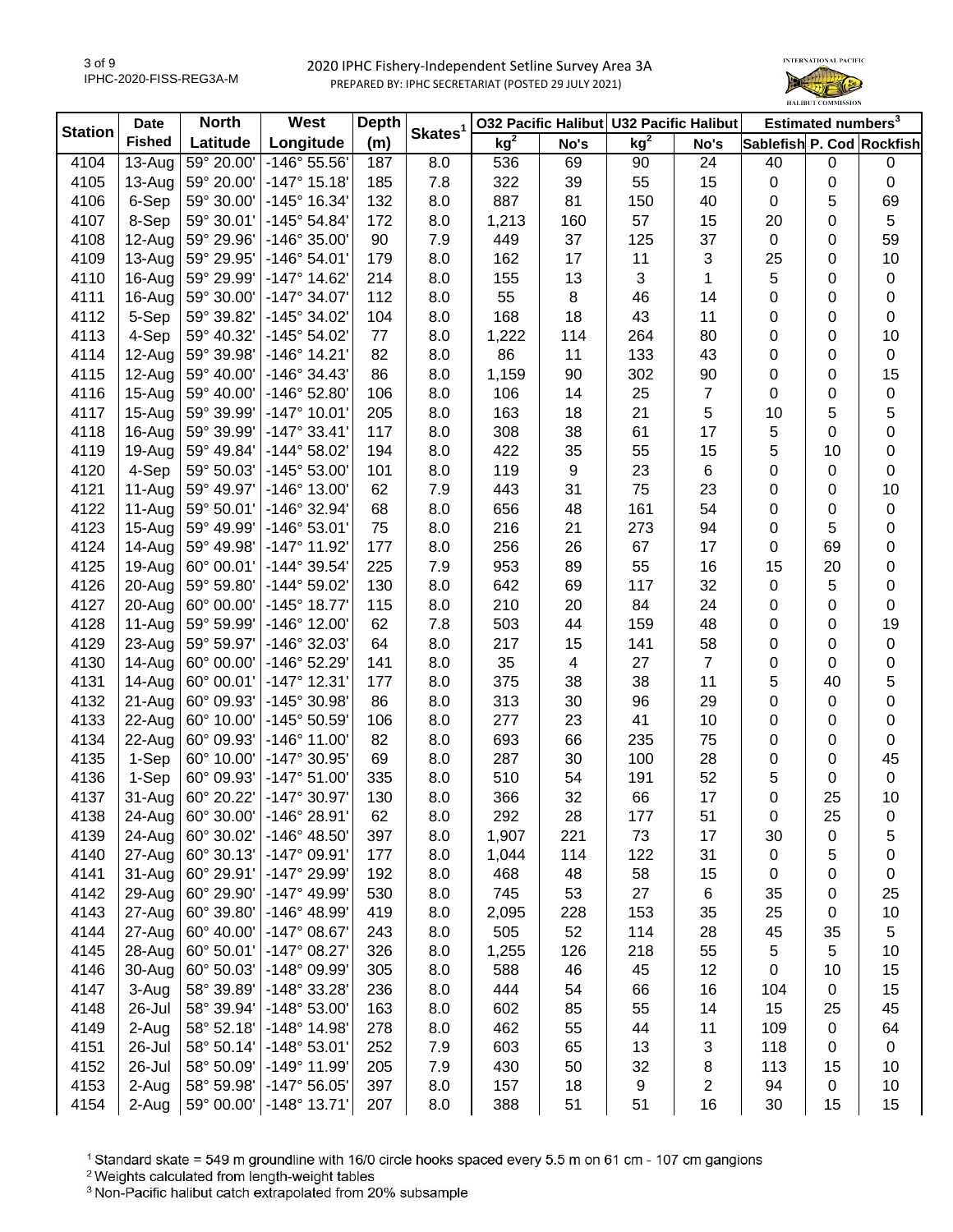

| <b>Station</b> | <b>Date</b>   | <b>North</b> | West                  | <b>Depth</b> | Skates <sup>1</sup> |                 | 032 Pacific Halibut U32 Pacific Halibut |                 |      |             | Estimated numbers <sup>3</sup> |                           |
|----------------|---------------|--------------|-----------------------|--------------|---------------------|-----------------|-----------------------------------------|-----------------|------|-------------|--------------------------------|---------------------------|
|                | <b>Fished</b> | Latitude     | Longitude             | (m)          |                     | kg <sup>2</sup> | No's                                    | kg <sup>2</sup> | No's |             |                                | Sablefish P. Cod Rockfish |
| 4155           | 4-Aug         | 58° 59.96'   | -148° 33.98'          | 240          | 8.0                 | 544             | 69                                      | 25              | 6    | 84          | $\mathbf 0$                    | $\sqrt{5}$                |
| 4156           | 4-Aug         | 59° 00.00'   | -148° 52.86'          | 212          | 8.0                 | 737             | 96                                      | 9               | 2    | 79          | 0                              | 0                         |
| 4157           | 27-Jul        | 59° 00.00'   | -149° 12.09'          | 216          | 8.0                 | 384             | 50                                      | 38              | 9    | 89          | 10                             | 0                         |
| 4158           | 25-Jul        | 59° 00.00'   | $-149°31.26'$         | 234          | 8.0                 | 296             | 36                                      | 40              | 9    | 69          | $\mathbf 0$                    | 5                         |
| 4159           | 8-Sep         | 59° 10.01'   | -147° 34.94'          | 252          | 8.0                 | 2,171           | 268                                     | 150             | 37   | $\mathbf 0$ | 0                              | 10                        |
| 4160           | 5-Aug         | 59° 09.84'   | $-147°54.00'$         | 201          | 8.0                 | 571             | 62                                      | 78              | 20   | 10          | 0                              | 5                         |
| 4161           | 5-Aug         | 59° 10.00'   | $-148°$ 14.46'        | 121          | 8.0                 | 1,370           | 108                                     | 69              | 22   | $\mathbf 0$ | 0                              | 79                        |
| 4162           | 4-Aug         | 59° 09.82'   | -148° 33.01'          | 155          | 8.0                 | 279             | 33                                      | 104             | 31   | 30          | 5                              | 5                         |
| 4163           | 27-Jul        | 59° 09.80'   | $-148°53.12'$         | 176          | 7.9                 | 903             | 113                                     | 121             | 31   | 54          | 5                              | $\pmb{0}$                 |
| 4164           | 27-Jul        | 59° 10.03'   | -149° 11.98'          | 155          | 8.0                 | 1,040           | 127                                     | 155             | 37   | 0           | 10                             | 10                        |
| 4165           | 25-Jul        | 59° 10.00'   | -149° 32.02'          | 157          | 7.9                 | 434             | 57                                      | 81              | 22   | 44          | 19                             | $10$                      |
| 4166           | 25-Jul        | 59° 09.99'   | -149° 50.97'          | 134          | 7.9                 | 637             | 83                                      | 231             | 65   | 10          | 29                             | $\mathbf 0$               |
| 4167           | 8-Sep         | 59° 20.00'   | -147° 33.91'          | 123          | 8.0                 | 285             | 31                                      | 104             | 31   | $\pmb{0}$   | 10                             | 45                        |
| 4168           | 5-Aug         | 59° 19.86'   | -147° 53.98'          | 183          | 8.0                 | 654             | 68                                      | 68              | 18   | 20          | $\mathbf 0$                    | $\mathbf 0$               |
| 4169           | 6-Aug         | 59° 20.05'   | -148° 12.98'          | 155          | 8.0                 | 1,036           | 118                                     | 92              | 23   | 0           | 25                             | 15                        |
| 4170           | 6-Aug         | 59° 20.08'   | -148° 33.01'          | 90           | 8.0                 | 1,518           | 114                                     | 81              | 22   | 0           | $\boldsymbol{0}$               | 89                        |
| 4171           | 7-Sep         | 59° 19.82'   | -148° 52.99'          | 166          | 8.0                 | 559             | 68                                      | 48              | 13   | 5           | 20                             | $\pmb{0}$                 |
| 4172           | 30-Jul        | 59° 20.02'   | -149° 12.02'          | 185          | 8.0                 | 1,049           | 119                                     | 63              | 16   | 35          | 30                             | 0                         |
| 4173           | 30-Jul        | 59° 20.00'   | -149° 32.04'          | 123          | 8.0                 | 1,313           | 147                                     | 208             | 60   | 10          | 15                             | 5                         |
| 4174           | 28-Jul        | 59° 19.98'   | $-149°50.80'$         | 190          | 8.0                 | 452             | 45                                      | 46              | 12   | 50          | 20                             | 0                         |
| 4175           | 28-Jul        | 59° 20.00'   | $-150^{\circ}$ 11.32' | 159          | 8.0                 | 988             | 115                                     | 141             | 38   | 35          | 45                             | 15                        |
| 4176           | 8-Sep         | 59° 30.28'   | -147° 52.69'          | 112          | 8.0                 | 516             | 41                                      | 64              | 19   | $\mathbf 0$ | 5                              | 15                        |
| 4177           | 6-Aug         | 59° 29.92'   | -148° 12.98'          | 208          | 8.0                 | 181             | 18                                      | 21              | 6    | 30          | 5                              | 5                         |
| 4178           | 7-Sep         | 59° 29.99'   | -148° 33.27'          | 97           | 8.0                 | 366             | 30                                      | 15              | 6    | $\mathbf 0$ | $\mathbf 0$                    | 0                         |
| 4179           | 7-Sep         | 59° 29.80'   | -148° 52.05'          | 168          | 8.0                 | 309             | 40                                      | 24              | 6    | 25          | 0                              | 0                         |
| 4180           |               |              |                       | 229          |                     |                 |                                         | 47              | 12   | 40          |                                |                           |
|                | 30-Jul        | 59° 29.70'   | -149° 11.95'          |              | 8.0                 | 431             | 52                                      |                 |      |             | 50                             | 0                         |
| 4181           | 29-Jul        | 59° 28.32'   | -149° 32.70'          | 99           | 8.0                 | 462             | 47                                      | 310             | 103  | 0           | 0                              | 5                         |
| 4182           | 29-Jul        | 59° 29.86'   | -149° 52.05'          | 196          | 8.0                 | 984             | 101                                     | 74              | 18   | 15          | 74                             | $\pmb{0}$                 |
| 4183           | 28-Jul        | 59° 29.77'   | -150° 11.05'          | 112          | 8.0                 | 900             | 103                                     | 214             | 63   | 0           | 5                              | 10                        |
| 4184           | 29-Aug        | 59° 39.84'   | -147° 52.92'          | 68           | 8.0                 | 1,374           | 90                                      | 86              | 23   | 0           | $\mathbf 0$                    | 124                       |
| 4185           | 29-Aug        | 59° 40.22'   | -148° 13.03'          | 117          | 7.9                 | 125             | 12                                      | 87              | 27   | 0           | 10                             | $\pmb{0}$                 |
| 4186           | 1-Sep         | 59° 40.03'   | -148° 32.55'          | 207          | 8.0                 | 13              | $\mathbf{1}$                            | 5               | 1    | 5           | $\mathbf 0$                    | $\pmb{0}$                 |
| 4187           | 2-Sep         | 59° 39.79'   | -148° 52.05'          | 177          | 8.0                 | 624             | 65                                      | 10              | 3    | 15          | $\mathbf 0$                    | 0                         |
| 4188           | 3-Sep         | 59° 40.03'   | $-149°$ 12.12'        | 207          | 8.0                 | 351             | 32                                      | 8               | 2    | 25          | 30                             | 0                         |
| 4189           | 3-Sep         | 59° 39.99'   | -149° 28.93'          | 247          | 8.0                 | 356             | 33                                      | 0               | 0    | 50          | 30                             | 0                         |
| 4190           | 1-Sep         | 59° 50.01'   | -148° 12.22'          | 86           | 8.0                 | 260             | 19                                      | 87              | 27   | 0           | 5                              | 0                         |
| 4191           | 7-Aug         | 59° 49.98'   | -148° 32.03'          | 134          | 8.0                 | 130             | 14                                      | 40              | 11   | 10          | 0                              | 0                         |
| 4192           | 2-Sep         | 59° 50.02'   | -148° 52.61'          | 163          | 8.0                 | 272             | 27                                      | 20              | 5    | 5           | 0                              | 0                         |
| 4193           | 2-Sep         | 59° 49.99'   | -149° 12.24'          | 143          | 8.0                 | 1,303           | 140                                     | 133             | 36   | 0           | 0                              | 0                         |
| 4194           | 3-Sep         | 59° 49.97'   | $-149°32.19'$         | 166          | 8.0                 | 641             | 54                                      | 42              | 12   | 5           | 10                             | 0                         |
| 4195           | 29-Jun        | 57° 59.96'   | $-149°$ 14.08         | 139          | 8.0                 | 1,418           | 214                                     | 246             | 65   | 0           | 0                              | 20                        |
| 4196           | 30-Jun        | 58° 10.18'   | $-148°54.01'$         | 130          | 7.9                 | 519             | 70                                      | 131             | 39   | 0           | 5                              | 49                        |
| 4197           | $1-Jul$       | 58° 10.12'   | -149° 13.06'          | 113          | 8.0                 | 556             | 69                                      | 144             | 43   | 0           | 0                              | 104                       |
| 4198           | $1-Jul$       | 58° 10.03'   | -149° 32.34'          | 108          | 8.0                 | 307             | 44                                      | 172             | 49   | 0           | 0                              | 15                        |
| 4199           | 28-Jun        | 58° 10.03'   | $-149°51.40'$         | 139          | 8.0                 | 588             | 89                                      | 126             | 30   | 59          | 25                             | 5                         |
| 4200           | 30-Jun        | 58° 20.12'   | -148° 35.02'          | 176          | 8.0                 | 731             | 94                                      | 63              | 17   | 40          | $\pmb{0}$                      | 0                         |
| 4201           | 30-Jun        | 58° 20.11'   | -148° 53.94'          | 124          | 8.0                 | 161             | 24                                      | 94              | 37   | 0           | 30                             | 10                        |
| 4202           | $1-Jul$       | 58° 19.89'   | -149° 12.99'          | 154          | 8.0                 | 772             | 115                                     | 197             | 51   | 0           | 45                             | 0                         |
| 4203           | 28-Jun        | 58° 20.25'   | $-149°31.57'$         | 154          | 7.9                 | 244             | 36                                      | 195             | 52   | 15          | 54                             | 0                         |
| 4204           | 28-Jun        | 58° 20.10'   | -149° 51.03'          | 79           | 8.0                 | 146             | 19                                      | 257             | 77   | $\pmb{0}$   | $\mathbf 0$                    | 5                         |

<sup>1</sup> Standard skate = 549 m groundline with 16/0 circle hooks spaced every 5.5 m on 61 cm - 107 cm gangions

2 Weights calculated from length-weight tables<br>
<sup>2</sup> Weights calculated from length-weight tables<br>
<sup>3</sup> Non-Pacific halibut catch extrapolated from 20% subsample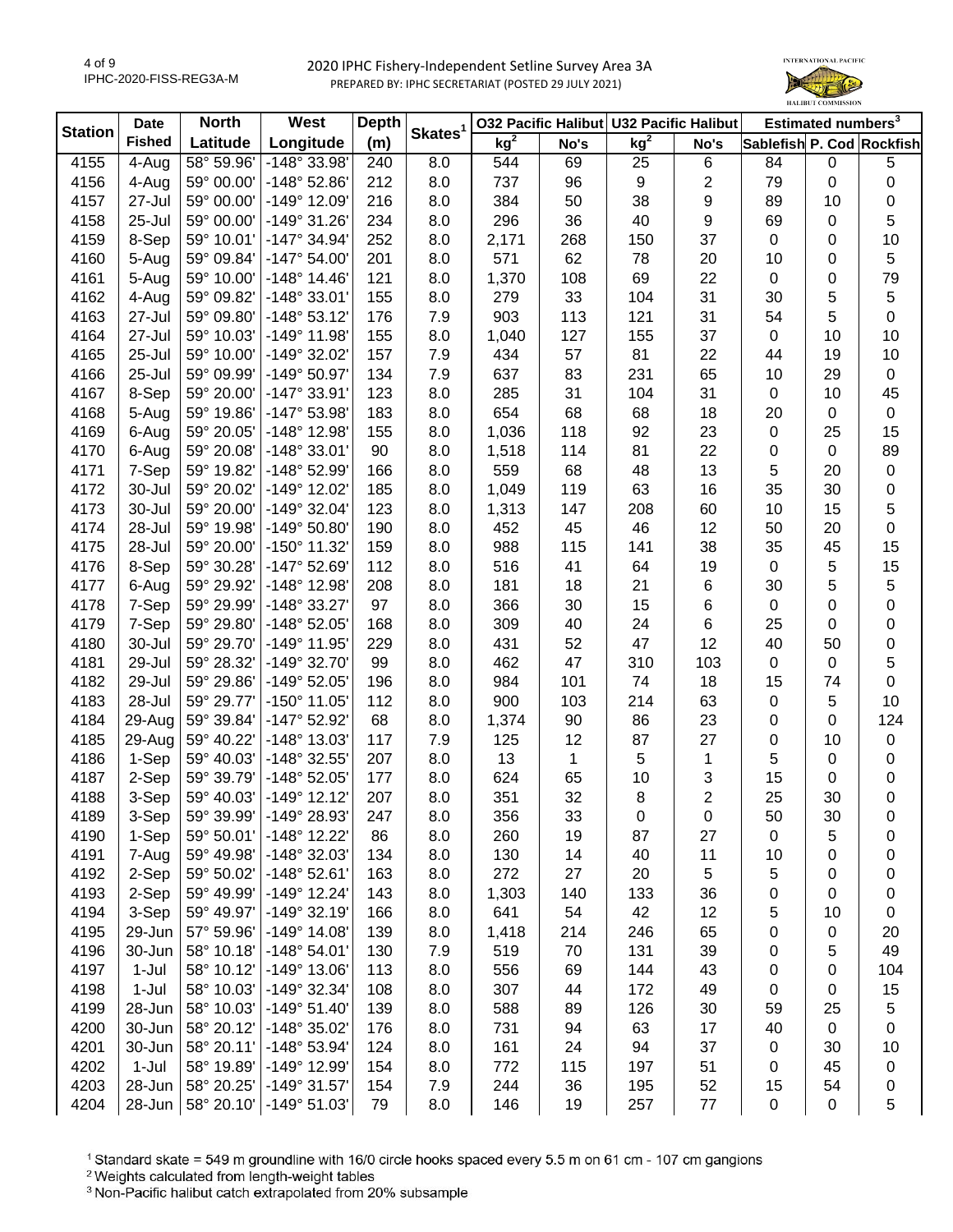

| <b>Station</b> | <b>Date</b>   | <b>North</b> | West                  | <b>Depth</b> | Skates <sup>1</sup> |                 |                | 032 Pacific Halibut U32 Pacific Halibut |                |                           | Estimated numbers <sup>3</sup> |             |
|----------------|---------------|--------------|-----------------------|--------------|---------------------|-----------------|----------------|-----------------------------------------|----------------|---------------------------|--------------------------------|-------------|
|                | <b>Fished</b> | Latitude     | Longitude             | (m)          |                     | kg <sup>2</sup> | No's           | kg <sup>2</sup>                         | No's           | Sablefish P. Cod Rockfish |                                |             |
| 4205           | 2-Jul         | 58° 19.97'   | $-150^{\circ}$ 10.10' | 51           | 6.4                 | 11              | $\overline{2}$ | 8                                       | $\overline{c}$ | $\mathbf 0$               | $\mathbf 0$                    | $\pmb{0}$   |
| 4206           | 2-Jul         | 58° 20.10'   | -150° 28.99'          | 55           | 8.0                 | $\overline{7}$  | 1              | 44                                      | 12             | $\pmb{0}$                 | 0                              | $\pmb{0}$   |
| 4207           | 17-Jul        | 58° 29.90'   | -148° 34.07'          | 128          | 8.0                 | 748             | 101            | 103                                     | 30             | 0                         | 10                             | 5           |
| 4208           | 17-Jul        | 58° 30.04'   | $-148°53.15'$         | 112          | 8.0                 | 482             | 60             | 181                                     | 57             | 0                         | 5                              | 15          |
| 4209           | 17-Jul        | 58° 30.11'   | $-149°$ 13.18         | 119          | 8.0                 | 236             | 32             | 48                                      | 15             | 35                        | 45                             | 0           |
| 4210           | 18-Jul        | 58° 30.05'   | $-149°32.12'$         | 139          | 8.0                 | 252             | 35             | 109                                     | 31             | $\pmb{0}$                 | 25                             | 0           |
| 4211           | 19-Jul        | 58° 30.09'   | -149° 50.83'          | 139          | 8.0                 | 264             | 40             | 205                                     | 63             | 0                         | 90                             | 0           |
| 4212           | $2-Jul$       | 58° 29.92'   | $-150^{\circ}$ 10.04' | 88           | 8.0                 | 43              | $\overline{7}$ | 68                                      | 23             | 0                         | 5                              | 5           |
| 4213           | 3-Jul         | 58° 29.91'   | $-150^{\circ}$ 29.16  | 84           | 8.0                 | 32              | 4              | 76                                      | 27             | 0                         | 0                              | 0           |
| 4214           | 3-Jul         | 58° 29.88'   | -150° 47.99'          | 97           | 8.0                 | 100             | 14             | 164                                     | 50             | 0                         | 10                             | 0           |
| 4215           | 18-Jul        | 58° 40.00'   | $-149°$ 12.81         | 134          | 8.0                 | 179             | 22             | 65                                      | 19             | 30                        | 60                             | 5           |
| 4216           | 18-Jul        | 58° 40.01'   | -149° 31.94'          | 134          | 8.0                 | 140             | 19             | 71                                      | 20             | 25                        | 45                             | 0           |
| 4217           | 19-Jul        | 58° 40.05'   | $-149°50.94'$         | 150          | 8.0                 | 226             | 33             | 52                                      | 13             | 20                        | 25                             | 0           |
| 4218           | 19-Jul        | 58° 40.11'   | -150° 10.04'          | 123          | 8.0                 | 937             | 123            | 231                                     | 66             | $\boldsymbol{0}$          | 35                             | 0           |
| 4219           | 3-Jul         | 58° 40.10'   | -150° 29.07'          | 203          | 8.0                 | 217             | 31             | 54                                      | 13             | 69                        | $\mathbf 0$                    | 5           |
| 4220           | 4-Jul         | 58° 39.99'   | $-150^{\circ}$ 49.02  | 199          | 8.0                 | 175             | 28             | 91                                      | 21             | 74                        | 35                             | 0           |
| 4221           | 4-Jul         | 58° 39.95'   | -151° 07.95'          | 188          | 8.0                 | 431             | 50             | 28                                      | 7              | 59                        | 20                             | 0           |
| 4222           | $11 -$ Jul    | 58° 49.99'   | $-149°32.11'$         | 225          | 8.0                 | 186             | 20             | 12                                      | 3              | 30                        | $\mathbf 0$                    | 0           |
| 4223           | $11 -$ Jul    | 58° 50.12'   | $-149°51.10'$         | 240          | 8.0                 | 223             | 28             | $\bf 8$                                 | 2              | 59                        | 0                              | 0           |
| 4224           | 12-Jul        | 58° 50.11'   | -150° 10.33'          | 159          | 8.0                 | 653             | 86             | 65                                      | 18             | 59                        | 15                             | 0           |
| 4225           | 13-Jul        | 58° 50.00'   | -150° 30.50'          | 172          | 8.0                 | 645             | 84             | 67                                      | 17             | 50                        | 10                             | 0           |
| 4226           | 4-Jul         | 58° 49.95'   | -150° 49.02'          | 174          | 8.0                 | 430             | 50             | 50                                      | 13             |                           | 20                             | 0           |
|                |               |              |                       |              |                     |                 |                |                                         |                | 30                        |                                |             |
| 4227           | 20-Jul        | 58° 50.13'   | -151° 07.99'          | 143          | 8.0                 | 492             | 65             | 222                                     | 66             | $\sqrt{5}$                | 25                             | 0           |
| 4228           | $21 -$ Jul    | 58° 50.09'   | $-151^{\circ} 28.08'$ | 119          | 8.0                 | 287             | 36             | 223                                     | 70             | 40                        | 30                             | 15          |
| 4229           | $11 -$ Jul    | 58° 59.96'   | $-149°51.06'$         | 223          | 8.0                 | 386             | 45             | $\bf 8$                                 | 2              | 19                        | $\mathbf 0$                    | 0           |
| 4230           | 12-Jul        | 59° 00.04'   | $-150^{\circ}$ 11.43  | 190          | 8.0                 | 578             | 80             | 38                                      | 10             | 49                        | 29                             | 0           |
| 4231           | 12-Jul        | 59° 00.06'   | -150° 30.07'          | 119          | 8.0                 | 339             | 44             | 161                                     | 49             | $\pmb{0}$                 | 15                             | 0           |
| 4232           | 13-Jul        | 58° 59.99'   | -150° 50.25'          | 165          | 8.0                 | 984             | 126            | 101                                     | 27             | 5                         | 10                             | 0           |
| 4233           | 8-Jul         | 59° 00.06'   | -151° 09.04'          | 148          | 8.0                 | 1,227           | 131            | 76                                      | 20             | 0                         | 35                             | 10          |
| 4235           | 10-Jul        | 59° 10.12'   | -150° 11.03'          | 123          | 8.0                 | 214             | 28             | 154                                     | 46             | 15                        | 5                              | 5           |
| 4236           | 10-Jul        | 59° 09.93'   | -150° 30.08'          | 124          | 8.0                 | 622             | 66             | 125                                     | 37             | $\pmb{0}$                 | 20                             | $\mathbf 0$ |
| 4237           | 9-Jul         | 59° 10.05'   | -150° 49.99'          | 117          | 8.0                 | 383             | 49             | 215                                     | 59             | $\pmb{0}$                 | 10                             | 15          |
| 4238           | 9-Jul         | 59° 10.26'   | -151° 08.99'          | 57           | 8.0                 | 531             | 60             | 122                                     | 30             | 0                         | 5                              | 20          |
| 4239           | $10 -$ Jul    | 59° 20.10'   | $-150^{\circ}$ 31.10  | 254          | 8.0                 | 1,238           | 95             | 22                                      | 5              | 30                        | 64                             | 5           |
| 4240           | 16-Jul        | 57° 20.02'   | $-150^{\circ}$ 46.29  | 152          | 7.9                 | 98              | 15             | 58                                      | 15             | 74                        | 10                             | 0           |
| 4241           | 23-Jul        | 57° 30.09'   | $-150^{\circ}$ 11.54  | 364          | 7.9                 | 63              | 8              | 12                                      | 3              | 69                        | 0                              | 69          |
| 4242           | 23-Jul        | 57° 30.03'   | -150° 28.00'          | 154          | 7.9                 | 93              | 13             | 13                                      | 3              | 5                         | 34                             | 0           |
| 4243           | 16-Jul        | 57° 28.87'   | -150° 46.02'          | 95           | 7.8                 | 36              | 5              | 44                                      | 13             | 0                         | 22                             | 0           |
| 4246           | 23-Jul        | 57° 39.96'   | $-150^{\circ}$ 27.41' | 97           | 8.0                 | 151             | 22             | 148                                     | 45             | 0                         | 20                             | 0           |
| 4247           | 22-Jul        | 57° 39.91'   | $-150^{\circ}$ 47.19' | 84           | 7.9                 | 973             | 122            | 299                                     | 79             | 0                         | 54                             | 0           |
| 4248           | 21-Jul        | 57° 40.04'   | $-151^{\circ}$ 05.24' | 71           | 8.0                 | 403             | 39             | 126                                     | 35             | 0                         | 153                            | 0           |
| 4249           | 21-Jul        | 57° 39.95'   | -151° 24.05'          | 62           | 7.8                 | 232             | 22             | 164                                     | 44             | 0                         | 5                              | 0           |
| 4251           | 7-Aug         | 57° 50.01'   | -149° 49.88'          | 256          | 8.0                 | 190             | 28             | 24                                      | 6              | 94                        | 0                              | 0           |
| 4252           | 8-Aug         | 57° 49.72'   | -150° 08.90'          | 198          | 7.9                 | 59              | 9              | 22                                      | 5              | 39                        | 0                              | 0           |
| 4253           | 9-Aug         | 57° 50.36'   | $-150^{\circ}$ 28.14  | 90           | 7.9                 | 148             | 19             | 217                                     | 70             | 0                         | 5                              | 0           |
| 4254           | 22-Jul        | 57° 49.89'   | -150° 48.27'          | 80           | 8.0                 | 140             | 18             | 167                                     | 51             | 0                         | 10                             | 0           |
| 4255           | 22-Jul        | 57° 49.33'   | -151° 05.73'          | 68           | 7.9                 | 122             | 19             | 233                                     | 68             | 0                         | 0                              | 0           |
| 4256           | 21-Jul        | 57° 49.84'   | $-151°$ 24.18         | 55           | 7.9                 | 190             | 15             | 254                                     | 78             | 0                         | 44                             | 0           |
| 4257           | 20-Jul        | 57° 50.03'   | $-151^{\circ}$ 42.83' | 51           | 7.9                 | 64              | 11             | 252                                     | 76             | 0                         | 34                             | 0           |
| 4258           | 19-Jul        | 57° 50.00'   | $-152^{\circ}$ 02.49  | 91           | 8.0                 | 329             | 45             | 229                                     | 64             | 5                         | 40                             | 0           |

<sup>1</sup> Standard skate = 549 m groundline with 16/0 circle hooks spaced every 5.5 m on 61 cm - 107 cm gangions

<sup>2</sup> Weights calculated from length-weight tables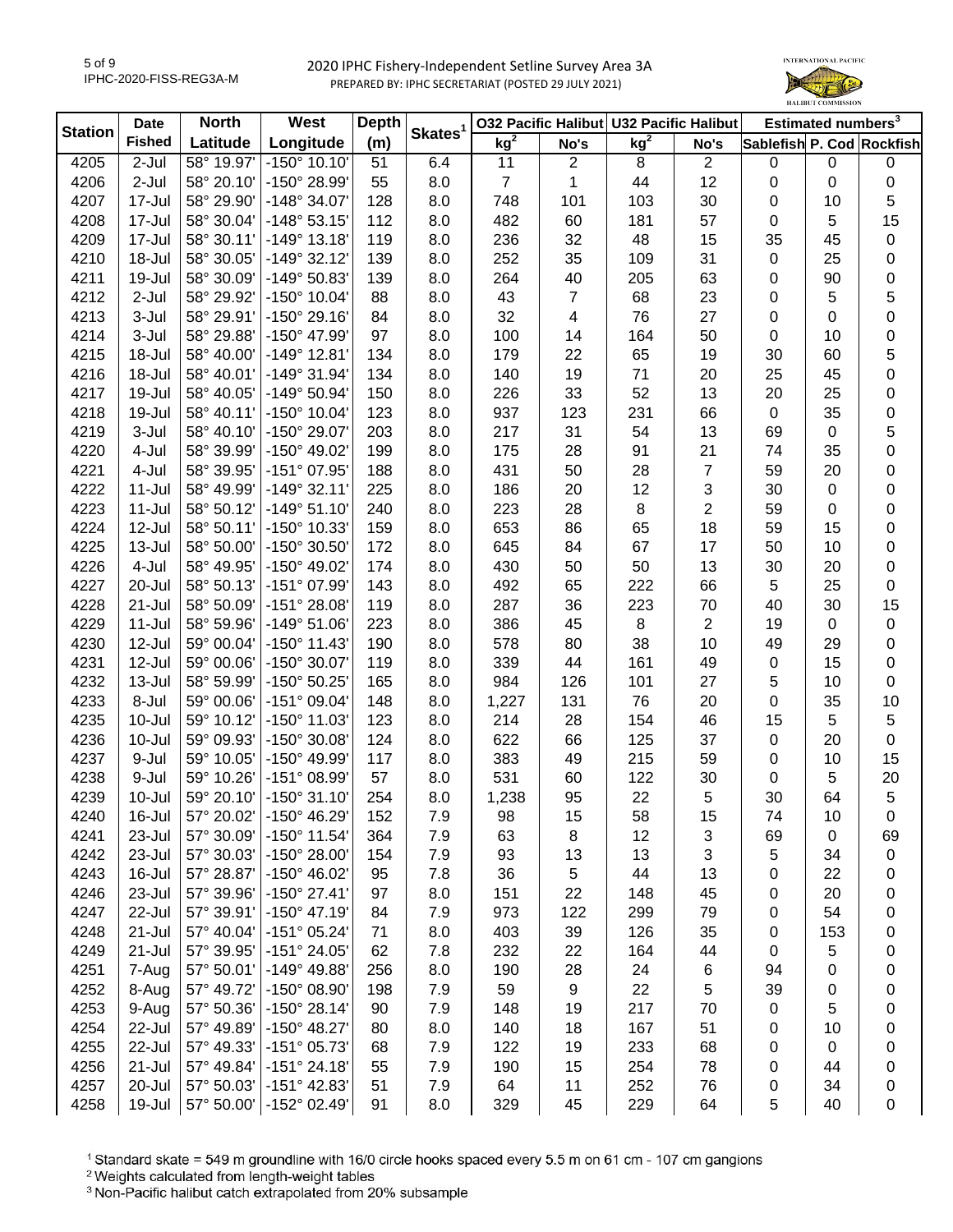

| <b>Station</b> | <b>Date</b>   | <b>North</b> | West                         | <b>Depth</b> | Skates <sup>1</sup> |                 |           | 032 Pacific Halibut U32 Pacific Halibut |                         |                  | Estimated numbers <sup>3</sup> |                           |
|----------------|---------------|--------------|------------------------------|--------------|---------------------|-----------------|-----------|-----------------------------------------|-------------------------|------------------|--------------------------------|---------------------------|
|                | <b>Fished</b> | Latitude     | Longitude                    | (m)          |                     | kg <sup>2</sup> | No's      | kg <sup>2</sup>                         | No's                    |                  |                                | Sablefish P. Cod Rockfish |
| 4259           | 7-Aug         | 57° 59.93'   | -149° 32.08'                 | 146          | 8.0                 | 474             | 68        | 77                                      | 20                      | 25               | 15                             | 5                         |
| 4260           | 6-Aug         | 57° 59.74'   | $-149°50.47'$                | 227          | 7.8                 | 634             | 92        | 53                                      | 12                      | 87               | 5                              | 0                         |
| 4261           | 6-Aug         | 58° 00.43'   | -150° 09.51'                 | 225          | 8.0                 | 227             | 34        | 75                                      | 17                      | 80               | $\mathbf 0$                    | 0                         |
| 4262           | 9-Aug         | 57° 59.52'   | -150° 28.77'                 | 159          | 8.0                 | 366             | 58        | 131                                     | 32                      | 10               | 5                              | 0                         |
| 4263           | 9-Aug         | 58° 00.03'   | -150° 46.63'                 | 130          | 7.6                 | 474             | 69        | 144                                     | 41                      | $\mathbf 0$      | 38                             | 0                         |
| 4264           | 24-Jul        | 58° 00.09'   | -151° 05.98'                 | 80           | 7.9                 | 568             | $77$      | 341                                     | 101                     | 0                | 54                             | 0                         |
| 4265           | 20-Jul        | 57° 59.93'   | $-151°$ 25.21'               | 75           | 7.8                 | 178             | 28        | 133                                     | 37                      | 0                | 24                             | 0                         |
| 4266           | 20-Jul        | 57° 59.96'   | $-151^{\circ}$ 43.61         | 112          | 7.9                 | 313             | 48        | 229                                     | 65                      | 25               | 98                             | 0                         |
| 4267           | 19-Jul        | 57° 59.91'   | -152° 03.95'                 | 174          | 7.8                 | 1,088           | 148       | 191                                     | 44                      | 15               | 24                             | 0                         |
| 4268           | 19-Jul        | 58° 00.03'   | -152° 21.97'                 | 208          | 8.0                 | 885             | 114       | 57                                      | 14                      | $\boldsymbol{0}$ | 20                             | 0                         |
| 4269           | 6-Aug         | 58° 09.78'   | -150° 09.78'                 | 157          | 7.8                 | 698             | 107       | 109                                     | 27                      | 24               | 44                             | 0                         |
| 4270           | 3-Aug         | 58° 09.99'   | $-150^{\circ}$ 29.14         | 112          | 8.0                 | 491             | 74        | 254                                     | 72                      | 5                | 25                             | 0                         |
| 4271           | 3-Aug         | 58° 10.12'   | -150° 47.98'                 | 106          | 8.0                 | 176             | 22        | 141                                     | 46                      | 10               | 54                             | 0                         |
| 4272           | 24-Jul        | 58° 09.96'   | $-151°07.27'$                | 139          | 8.0                 | 443             | 63        | 111                                     | 28                      | 10               | 30                             | 0                         |
| 4273           | 24-Jul        | 58° 09.98'   | $-151^{\circ} 24.90^{\circ}$ | 163          | 7.8                 | 492             | 81        | 152                                     | 36                      | 15               | 97                             | 0                         |
| 4274           | 27-Jul        | 58° 10.18'   | $-151^{\circ}$ 40.45         | 66           | 7.8                 | 322             | 22        | 93                                      | 25                      | $\pmb{0}$        | 29                             | 0                         |
| 4275           | 3-Aug         | 58° 19.70'   | $-150^{\circ}$ 48.08         | 66           | 8.0                 | 0               | $\pmb{0}$ | $\overline{7}$                          | $\overline{\mathbf{c}}$ | 0                | $\mathbf 0$                    | 0                         |
| 4276           | 31-Jul        | 58° 20.07'   | -151° 07.79'                 | 121          | 7.9                 | 245             | 34        | 199                                     | 56                      | 6                | 62                             | 0                         |
| 4277           | 27-Jul        | 58° 20.07'   | $-151^{\circ} 26.06'$        | 86           | 8.0                 | 489             | 67        | 415                                     | 112                     | 0                | 0                              | 5                         |
| 4278           | 27-Jul        | 58° 20.16'   | $-151°$ 41.91'               | 60           | 7.9                 | 476             | 37        | 129                                     | 41                      | 0                | 0                              | 0                         |
| 4279           | $31 -$ Jul    | 58° 29.97'   | -151° 07.27'                 | 93           | 7.8                 | 145             | 19        | 156                                     | 49                      | 0                | 68                             | 0                         |
| 4280           | 31-Jul        | 58° 29.98'   | -151° 26.70'                 | 166          | 8.1                 | 293             | 41        | 56                                      | 14                      | 20               | 51                             | 0                         |
| 4281           | 28-Jul        | 58° 29.78'   | -151° 45.95'                 | 183          | 7.9                 | 886             | 106       | 66                                      | 16                      | 34               | 29                             | 0                         |
| 4282           | 30-Jul        | 58° 40.06'   | $-151°$ 27.44                | 185          | 8.0                 | 723             | 96        | 39                                      | 9                       | 25               | 35                             | 0                         |
| 4283           | 30-Jul        | 58° 39.48'   | $-151^{\circ}$ 45.98         | 130          | 7.9                 | 459             | 62        | 110                                     | 29                      | 20               | $\mathbf 0$                    | 0                         |
| 4285           | 29-Jul        | 58° 48.72'   | -152° 06.04'                 | 117          | 7.9                 | 880             | 98        | 118                                     | 31                      | $\boldsymbol{0}$ | 10                             | 10                        |
| 4286           | 7-Aug         | 56° 20.01'   | -152° 50.10'                 | 108          | 8.0                 | 1,030           | 139       | 508                                     | 135                     | 10               | 20                             | 25                        |
| 4287           | 6-Aug         | 56° 20.02'   | -153° 08.00'                 | 106          | 8.0                 | 272             | 36        | 274                                     | 75                      | 64               | 25                             | $\mathbf 0$               |
| 4288           | 6-Aug         | 56° 20.00'   | $-153^{\circ}$ 26.00         | 60           | 8.0                 | 610             | 73        | 211                                     | 65                      | $\boldsymbol{0}$ | $\pmb{0}$                      | $\mathbf 0$               |
| 4289           | 8-Aug         | 56° 29.97'   | -152° 15.02'                 | 229          | 8.0                 | 196             | 30        | 76                                      | 18                      | 125              | $\mathbf 0$                    | 5                         |
| 4290           | 7-Aug         | 56° 29.97'   | -152° 32.99'                 | 271          | 8.0                 | 431             | 64        | 122                                     | 28                      | 90               | 5                              | 25                        |
| 4291           | 7-Aug         | 56° 30.01'   | -152° 51.08'                 | 51           | 8.0                 | 797             | 92        | 431                                     | 114                     | 0                | 0                              | 0                         |
| 4292           | 5-Aug         | 56° 30.02'   | -153° 08.99'                 | 71           | 8.0                 | 297             | 39        | 151                                     | 42                      | $\mathbf 0$      | 90                             | $\pmb{0}$                 |
| 4293           | 6-Aug         | 56° 30.00'   | -153° 26.99'                 | 88           | 8.0                 | 322             | 48        | 427                                     | 127                     | $\mathbf 0$      | $\mathbf 0$                    | $\pmb{0}$                 |
| 4294           | 1-Aug         | 56° 30.00'   | $-153^{\circ}$ 44.94         | 68           | 8.0                 | 722             | 72        | 127                                     | 34                      | 0                | 20                             | 0                         |
| 4295           | 9-Aug         | 56° 39.92'   | $-151°57.00'$                | 62           | 8.0                 | 447             | 65        | 210                                     | 60                      | 0                | 0                              | 5                         |
| 4296           | 8-Aug         | 56° 40.00'   | -152° 15.01'                 | 46           | 8.0                 | 486             | 61        | 138                                     | 36                      | 0                | 0                              | 0                         |
| 4297           | 8-Aug         | 56° 40.01'   | -152° 34.00'                 | 137          | 8.0                 | 404             | 60        | 228                                     | 59                      | 55               | 25                             | 0                         |
| 4298           | 5-Aug         | 56° 40.00'   | -152° 51.83'                 | 69           | 8.0                 | 302             | 35        | 274                                     | 80                      | 0                | 5                              | 0                         |
| 4299           | 5-Aug         | 56° 39.99'   | -153° 09.93'                 | 150          | 8.0                 | 874             | 124       | 306                                     | 70                      | 0                | 30                             | 0                         |
| 4300           | 31-Jul        | 56° 39.99'   | -153° 28.02'                 | 137          | 8.0                 | 976             | 118       | 281                                     | 67                      | 10               | 50                             | 0                         |
| 4301           | 31-Jul        | 56° 40.00'   | -153° 45.96'                 | 86           | 8.0                 | 552             | 63        | 157                                     | 44                      | 0                | 10                             | 0                         |
| 4302           | 13-Aug        | 56° 49.94'   | $-151^{\circ}$ 40.00         | 302          | 8.0                 | 156             | 18        | 63                                      | 16                      | 99               | 0                              | 10                        |
| 4303           | 9-Aug         | 56° 50.02'   | -151° 57.99'                 | 77           | 8.0                 | 588             | 61        | 164                                     | 43                      | 0                | 5                              | 0                         |
| 4304           | 4-Aug         | 56° 49.99'   | -152° 16.03'                 | 95           | 8.0                 | 917             | 136       | 380                                     | 114                     | 0                | 5                              | 0                         |
| 4305           | 29-Jul        | 56° 49.99'   | -152° 35.02'                 | 137          | 8.0                 | 139             | 23        | 269                                     | 69                      | 94               | 10                             |                           |
| 4306           | 29-Jul        | 56° 50.06'   | -152° 52.99'                 | 64           | 8.1                 | 116             | 16        | 165                                     | 47                      | 0                | 10                             | 0<br>0                    |
| 4307           | 30-Jul        | 56° 49.95'   | -153° 11.00'                 | 82           | 8.0                 | 655             | 90        | 398                                     | 108                     | 0                | 35                             | 0                         |
| 4308           | 31-Jul        | 56° 50.00'   | -153° 29.07'                 | 91           | 8.0                 | 620             | 63        | 227                                     | 67                      | 0                | 10                             | 0                         |
| 4309           | 13-Aug        | 57° 00.00'   | $-151^{\circ}$ 40.06'        | 75           | 8.0                 | 1,389           | 175       | 465                                     | 126                     | 0                | 15                             | 25                        |
|                |               |              |                              |              |                     |                 |           |                                         |                         |                  |                                |                           |

<sup>1</sup> Standard skate = 549 m groundline with 16/0 circle hooks spaced every 5.5 m on 61 cm - 107 cm gangions

<sup>2</sup> Weights calculated from length-weight tables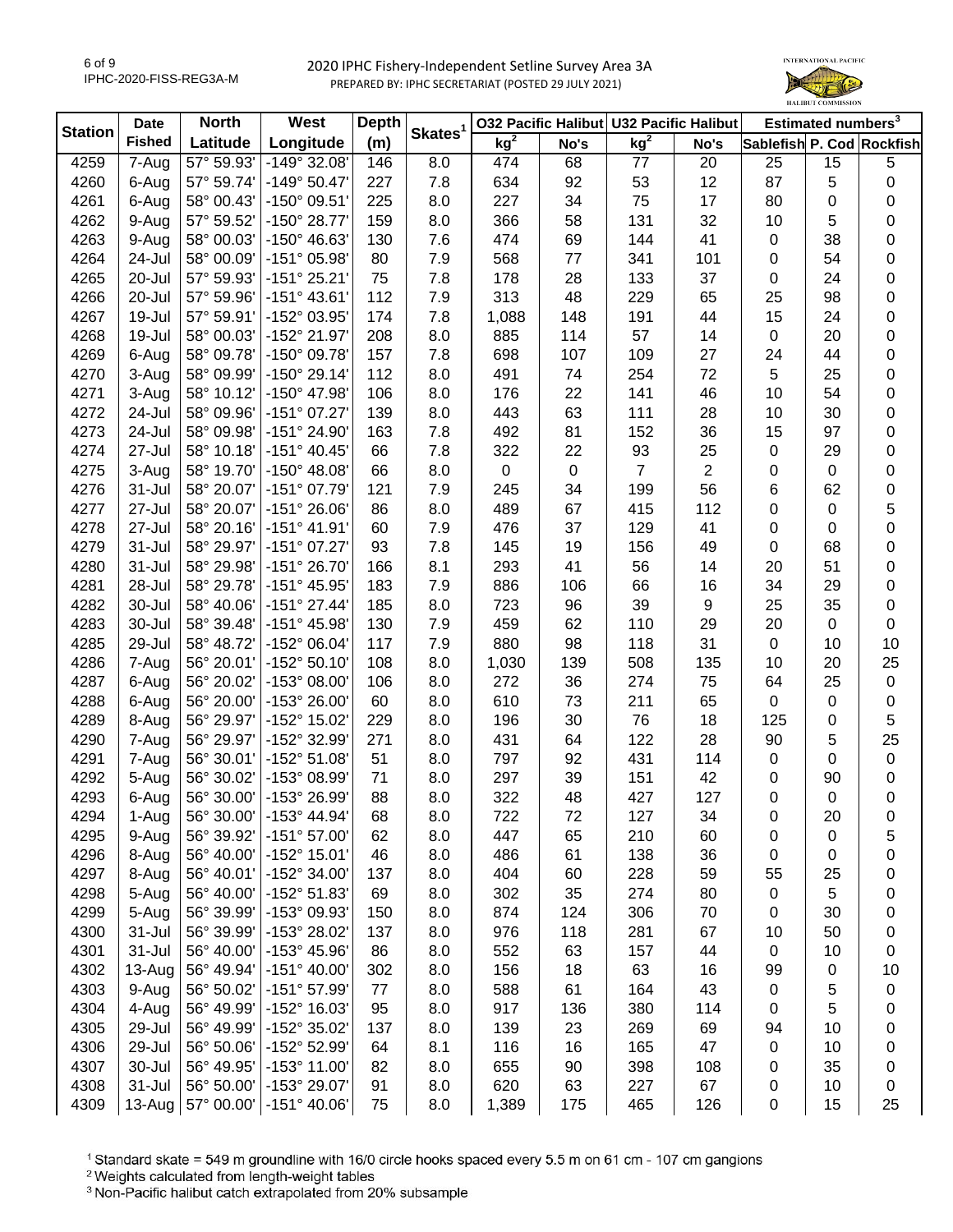

| Skates <sup>1</sup><br><b>Station</b><br>kg <sup>2</sup><br>kg <sup>2</sup><br><b>Fished</b><br>Longitude<br>(m)<br>Latitude<br>Sablefish P. Cod Rockfish<br>No's<br>No's<br>4310<br>57° 00.00'<br>$-151°59.08'$<br>8.0<br>13<br>$13-Auq$<br>82<br>120<br>61<br>20<br>$\pmb{0}$<br>74<br>0<br>57° 00.02'<br>-152° 17.03'<br>73<br>315<br>91<br>$\pmb{0}$<br>4311<br>4-Aug<br>8.0<br>647<br>80<br>$\mathbf 0$<br>$\pmb{0}$<br>4312<br>57° 00.03'<br>-152° 35.02'<br>154<br>7.9<br>98<br>15<br>85<br>20<br>5<br>4-Aug<br>108<br>0<br>4313<br>29-Jul<br>57° 00.00'<br>$-152^{\circ} 54.01'$<br>110<br>8.0<br>280<br>41<br>192<br>54<br>55<br>15<br>0<br>18<br>25<br>57° 10.02'<br>$-151^{\circ}$ 04.04'<br>119<br>17<br>4314<br>14-Aug<br>380<br>8.0<br>4<br>150<br>0<br>57° 10.00'<br>-151° 22.07'<br>58<br>204<br>5<br>$\pmb{0}$<br>4315<br>14-Aug<br>128<br>8.1<br>363<br>56<br>101<br>57° 09.96'<br>$-151^{\circ}$ 41.02'<br>16<br>188<br>57<br>4316<br>15-Aug<br>73<br>8.0<br>141<br>0<br>0<br>0<br>57° 10.03'<br>-151° 59.02'<br>262<br>26<br>103<br>30<br>5<br>4317<br>15-Aug<br>69<br>8.0<br>0<br>0<br>28-Jul<br>57° 10.09'<br>$-152^{\circ}$ 18.10'<br>350<br>51<br>223<br>64<br>0<br>0<br>4318<br>79<br>8.0<br>54<br>63<br>57° 09.99'<br>-152° 36.06'<br>95<br>55<br>201<br>0<br>0<br>4319<br>28-Jul<br>8.0<br>426<br>90<br>4320<br>57° 20.02'<br>-151° 04.02'<br>91<br>8.0<br>639<br>86<br>284<br>79<br>0<br>0<br>18-Aug<br>94<br>4321<br>57° 20.02'<br>-151° 22.98'<br>134<br>8.0<br>565<br>85<br>353<br>87<br>10<br>45<br>0<br>14-Aug<br>22<br>16<br>4322<br>$-151^{\circ}$ 41.02<br>7.9<br>218<br>59<br>0<br>16-Aug<br>57° 20.10'<br>60<br>$\pmb{0}$<br>$\mathbf 0$<br>326<br>0<br>4323<br>-152° 00.03'<br>71<br>7.9<br>30<br>65<br>18<br>0<br>$15-Au$ g<br>57° 19.97'<br>10<br>0<br>4324<br>28-Jul<br>57° 20.00'<br>-152° 18.09'<br>40<br>8.0<br>1,817<br>163<br>149<br>44<br>0<br>15<br>4325<br>$-151^{\circ}$ 05.00<br>79<br>8.0<br>211<br>22<br>373<br>115<br>0<br>0<br>18-Aug<br>57° 29.97'<br>10<br>0<br>4326<br>-151° 22.99'<br>252<br>33<br>171<br>49<br>30<br>18-Aug<br>57° 29.96'<br>90<br>8.0<br>15<br>0<br>$-151^{\circ}$ 42.03'<br>116<br>19<br>70<br>20<br>45<br>25<br>4327<br>16-Aug<br>57° 30.00'<br>108<br>8.0<br>4328<br>16-Aug<br>57° 29.95'<br>-152° 01.02'<br>91<br>88<br>22<br>0<br>46<br>8.0<br>1,228<br>$\pmb{0}$<br>$\mathbf 0$<br>4329<br>17-Aug<br>57° 40.00'<br>$-151^{\circ}$ 43.08'<br>19<br>269<br>77<br>5<br>64<br>8.0<br>152<br>$\pmb{0}$<br>0<br>4330<br>17-Aug<br>57° 40.02'<br>-152° 01.01'<br>888<br>127<br>200<br>48<br>0<br>165<br>8.0<br>45<br>15<br>57° 30.00'<br>$-154^{\circ} 55.00'$<br>269<br>197<br>0<br>4331<br>30-Jun<br>232<br>8.0<br>40<br>50<br>25<br>5<br>57° 40.01'<br>-154° 34.98'<br>250<br>102<br>26<br>0<br>4332<br>29-Jun<br>216<br>8.0<br>35<br>45<br>0<br>4333<br>30-Jun<br>57° 40.00'<br>-154° 54.02'<br>234<br>8.0<br>584<br>75<br>110<br>26<br>5<br>0<br>0<br>29-Jun<br>57° 50.01'<br>-154° 15.00'<br>8.0<br>761<br>104<br>260<br>65<br>$\pmb{0}$<br>0<br>4335<br>205<br>10<br>5<br>57° 49.99'<br>-154° 34.03'<br>229<br>8.0<br>131<br>242<br>61<br>25<br>4336<br>29-Jun<br>1,000<br>$\mathbf 0$<br>0<br>$1-Jul$<br>57° 50.03'<br>-154° 53.02'<br>8.0<br>88<br>283<br>69<br>25<br>$\pmb{0}$<br>4337<br>283<br>606<br>55<br>4338<br>58° 00.02'<br>-153° 36.99'<br>163<br>8.0<br>265<br>36<br>191<br>$\boldsymbol{0}$<br>20<br>0<br>27-Jun |
|--------------------------------------------------------------------------------------------------------------------------------------------------------------------------------------------------------------------------------------------------------------------------------------------------------------------------------------------------------------------------------------------------------------------------------------------------------------------------------------------------------------------------------------------------------------------------------------------------------------------------------------------------------------------------------------------------------------------------------------------------------------------------------------------------------------------------------------------------------------------------------------------------------------------------------------------------------------------------------------------------------------------------------------------------------------------------------------------------------------------------------------------------------------------------------------------------------------------------------------------------------------------------------------------------------------------------------------------------------------------------------------------------------------------------------------------------------------------------------------------------------------------------------------------------------------------------------------------------------------------------------------------------------------------------------------------------------------------------------------------------------------------------------------------------------------------------------------------------------------------------------------------------------------------------------------------------------------------------------------------------------------------------------------------------------------------------------------------------------------------------------------------------------------------------------------------------------------------------------------------------------------------------------------------------------------------------------------------------------------------------------------------------------------------------------------------------------------------------------------------------------------------------------------------------------------------------------------------------------------------------------------------------------------------------------------------------------------------------------------------------------------------------------------------------------------------------------------------------------------------------------------------------------------------------------------------------------------------------------------------------------------------------------------------------------------------------------------------------------------------------------------------------------------------------------------------------------------------------------------------------------------------------------------------------------------------------------------------------------------------------------------------------------------------|
|                                                                                                                                                                                                                                                                                                                                                                                                                                                                                                                                                                                                                                                                                                                                                                                                                                                                                                                                                                                                                                                                                                                                                                                                                                                                                                                                                                                                                                                                                                                                                                                                                                                                                                                                                                                                                                                                                                                                                                                                                                                                                                                                                                                                                                                                                                                                                                                                                                                                                                                                                                                                                                                                                                                                                                                                                                                                                                                                                                                                                                                                                                                                                                                                                                                                                                                                                                                                                    |
|                                                                                                                                                                                                                                                                                                                                                                                                                                                                                                                                                                                                                                                                                                                                                                                                                                                                                                                                                                                                                                                                                                                                                                                                                                                                                                                                                                                                                                                                                                                                                                                                                                                                                                                                                                                                                                                                                                                                                                                                                                                                                                                                                                                                                                                                                                                                                                                                                                                                                                                                                                                                                                                                                                                                                                                                                                                                                                                                                                                                                                                                                                                                                                                                                                                                                                                                                                                                                    |
|                                                                                                                                                                                                                                                                                                                                                                                                                                                                                                                                                                                                                                                                                                                                                                                                                                                                                                                                                                                                                                                                                                                                                                                                                                                                                                                                                                                                                                                                                                                                                                                                                                                                                                                                                                                                                                                                                                                                                                                                                                                                                                                                                                                                                                                                                                                                                                                                                                                                                                                                                                                                                                                                                                                                                                                                                                                                                                                                                                                                                                                                                                                                                                                                                                                                                                                                                                                                                    |
|                                                                                                                                                                                                                                                                                                                                                                                                                                                                                                                                                                                                                                                                                                                                                                                                                                                                                                                                                                                                                                                                                                                                                                                                                                                                                                                                                                                                                                                                                                                                                                                                                                                                                                                                                                                                                                                                                                                                                                                                                                                                                                                                                                                                                                                                                                                                                                                                                                                                                                                                                                                                                                                                                                                                                                                                                                                                                                                                                                                                                                                                                                                                                                                                                                                                                                                                                                                                                    |
|                                                                                                                                                                                                                                                                                                                                                                                                                                                                                                                                                                                                                                                                                                                                                                                                                                                                                                                                                                                                                                                                                                                                                                                                                                                                                                                                                                                                                                                                                                                                                                                                                                                                                                                                                                                                                                                                                                                                                                                                                                                                                                                                                                                                                                                                                                                                                                                                                                                                                                                                                                                                                                                                                                                                                                                                                                                                                                                                                                                                                                                                                                                                                                                                                                                                                                                                                                                                                    |
|                                                                                                                                                                                                                                                                                                                                                                                                                                                                                                                                                                                                                                                                                                                                                                                                                                                                                                                                                                                                                                                                                                                                                                                                                                                                                                                                                                                                                                                                                                                                                                                                                                                                                                                                                                                                                                                                                                                                                                                                                                                                                                                                                                                                                                                                                                                                                                                                                                                                                                                                                                                                                                                                                                                                                                                                                                                                                                                                                                                                                                                                                                                                                                                                                                                                                                                                                                                                                    |
|                                                                                                                                                                                                                                                                                                                                                                                                                                                                                                                                                                                                                                                                                                                                                                                                                                                                                                                                                                                                                                                                                                                                                                                                                                                                                                                                                                                                                                                                                                                                                                                                                                                                                                                                                                                                                                                                                                                                                                                                                                                                                                                                                                                                                                                                                                                                                                                                                                                                                                                                                                                                                                                                                                                                                                                                                                                                                                                                                                                                                                                                                                                                                                                                                                                                                                                                                                                                                    |
|                                                                                                                                                                                                                                                                                                                                                                                                                                                                                                                                                                                                                                                                                                                                                                                                                                                                                                                                                                                                                                                                                                                                                                                                                                                                                                                                                                                                                                                                                                                                                                                                                                                                                                                                                                                                                                                                                                                                                                                                                                                                                                                                                                                                                                                                                                                                                                                                                                                                                                                                                                                                                                                                                                                                                                                                                                                                                                                                                                                                                                                                                                                                                                                                                                                                                                                                                                                                                    |
|                                                                                                                                                                                                                                                                                                                                                                                                                                                                                                                                                                                                                                                                                                                                                                                                                                                                                                                                                                                                                                                                                                                                                                                                                                                                                                                                                                                                                                                                                                                                                                                                                                                                                                                                                                                                                                                                                                                                                                                                                                                                                                                                                                                                                                                                                                                                                                                                                                                                                                                                                                                                                                                                                                                                                                                                                                                                                                                                                                                                                                                                                                                                                                                                                                                                                                                                                                                                                    |
|                                                                                                                                                                                                                                                                                                                                                                                                                                                                                                                                                                                                                                                                                                                                                                                                                                                                                                                                                                                                                                                                                                                                                                                                                                                                                                                                                                                                                                                                                                                                                                                                                                                                                                                                                                                                                                                                                                                                                                                                                                                                                                                                                                                                                                                                                                                                                                                                                                                                                                                                                                                                                                                                                                                                                                                                                                                                                                                                                                                                                                                                                                                                                                                                                                                                                                                                                                                                                    |
|                                                                                                                                                                                                                                                                                                                                                                                                                                                                                                                                                                                                                                                                                                                                                                                                                                                                                                                                                                                                                                                                                                                                                                                                                                                                                                                                                                                                                                                                                                                                                                                                                                                                                                                                                                                                                                                                                                                                                                                                                                                                                                                                                                                                                                                                                                                                                                                                                                                                                                                                                                                                                                                                                                                                                                                                                                                                                                                                                                                                                                                                                                                                                                                                                                                                                                                                                                                                                    |
|                                                                                                                                                                                                                                                                                                                                                                                                                                                                                                                                                                                                                                                                                                                                                                                                                                                                                                                                                                                                                                                                                                                                                                                                                                                                                                                                                                                                                                                                                                                                                                                                                                                                                                                                                                                                                                                                                                                                                                                                                                                                                                                                                                                                                                                                                                                                                                                                                                                                                                                                                                                                                                                                                                                                                                                                                                                                                                                                                                                                                                                                                                                                                                                                                                                                                                                                                                                                                    |
|                                                                                                                                                                                                                                                                                                                                                                                                                                                                                                                                                                                                                                                                                                                                                                                                                                                                                                                                                                                                                                                                                                                                                                                                                                                                                                                                                                                                                                                                                                                                                                                                                                                                                                                                                                                                                                                                                                                                                                                                                                                                                                                                                                                                                                                                                                                                                                                                                                                                                                                                                                                                                                                                                                                                                                                                                                                                                                                                                                                                                                                                                                                                                                                                                                                                                                                                                                                                                    |
|                                                                                                                                                                                                                                                                                                                                                                                                                                                                                                                                                                                                                                                                                                                                                                                                                                                                                                                                                                                                                                                                                                                                                                                                                                                                                                                                                                                                                                                                                                                                                                                                                                                                                                                                                                                                                                                                                                                                                                                                                                                                                                                                                                                                                                                                                                                                                                                                                                                                                                                                                                                                                                                                                                                                                                                                                                                                                                                                                                                                                                                                                                                                                                                                                                                                                                                                                                                                                    |
|                                                                                                                                                                                                                                                                                                                                                                                                                                                                                                                                                                                                                                                                                                                                                                                                                                                                                                                                                                                                                                                                                                                                                                                                                                                                                                                                                                                                                                                                                                                                                                                                                                                                                                                                                                                                                                                                                                                                                                                                                                                                                                                                                                                                                                                                                                                                                                                                                                                                                                                                                                                                                                                                                                                                                                                                                                                                                                                                                                                                                                                                                                                                                                                                                                                                                                                                                                                                                    |
|                                                                                                                                                                                                                                                                                                                                                                                                                                                                                                                                                                                                                                                                                                                                                                                                                                                                                                                                                                                                                                                                                                                                                                                                                                                                                                                                                                                                                                                                                                                                                                                                                                                                                                                                                                                                                                                                                                                                                                                                                                                                                                                                                                                                                                                                                                                                                                                                                                                                                                                                                                                                                                                                                                                                                                                                                                                                                                                                                                                                                                                                                                                                                                                                                                                                                                                                                                                                                    |
|                                                                                                                                                                                                                                                                                                                                                                                                                                                                                                                                                                                                                                                                                                                                                                                                                                                                                                                                                                                                                                                                                                                                                                                                                                                                                                                                                                                                                                                                                                                                                                                                                                                                                                                                                                                                                                                                                                                                                                                                                                                                                                                                                                                                                                                                                                                                                                                                                                                                                                                                                                                                                                                                                                                                                                                                                                                                                                                                                                                                                                                                                                                                                                                                                                                                                                                                                                                                                    |
|                                                                                                                                                                                                                                                                                                                                                                                                                                                                                                                                                                                                                                                                                                                                                                                                                                                                                                                                                                                                                                                                                                                                                                                                                                                                                                                                                                                                                                                                                                                                                                                                                                                                                                                                                                                                                                                                                                                                                                                                                                                                                                                                                                                                                                                                                                                                                                                                                                                                                                                                                                                                                                                                                                                                                                                                                                                                                                                                                                                                                                                                                                                                                                                                                                                                                                                                                                                                                    |
|                                                                                                                                                                                                                                                                                                                                                                                                                                                                                                                                                                                                                                                                                                                                                                                                                                                                                                                                                                                                                                                                                                                                                                                                                                                                                                                                                                                                                                                                                                                                                                                                                                                                                                                                                                                                                                                                                                                                                                                                                                                                                                                                                                                                                                                                                                                                                                                                                                                                                                                                                                                                                                                                                                                                                                                                                                                                                                                                                                                                                                                                                                                                                                                                                                                                                                                                                                                                                    |
|                                                                                                                                                                                                                                                                                                                                                                                                                                                                                                                                                                                                                                                                                                                                                                                                                                                                                                                                                                                                                                                                                                                                                                                                                                                                                                                                                                                                                                                                                                                                                                                                                                                                                                                                                                                                                                                                                                                                                                                                                                                                                                                                                                                                                                                                                                                                                                                                                                                                                                                                                                                                                                                                                                                                                                                                                                                                                                                                                                                                                                                                                                                                                                                                                                                                                                                                                                                                                    |
|                                                                                                                                                                                                                                                                                                                                                                                                                                                                                                                                                                                                                                                                                                                                                                                                                                                                                                                                                                                                                                                                                                                                                                                                                                                                                                                                                                                                                                                                                                                                                                                                                                                                                                                                                                                                                                                                                                                                                                                                                                                                                                                                                                                                                                                                                                                                                                                                                                                                                                                                                                                                                                                                                                                                                                                                                                                                                                                                                                                                                                                                                                                                                                                                                                                                                                                                                                                                                    |
|                                                                                                                                                                                                                                                                                                                                                                                                                                                                                                                                                                                                                                                                                                                                                                                                                                                                                                                                                                                                                                                                                                                                                                                                                                                                                                                                                                                                                                                                                                                                                                                                                                                                                                                                                                                                                                                                                                                                                                                                                                                                                                                                                                                                                                                                                                                                                                                                                                                                                                                                                                                                                                                                                                                                                                                                                                                                                                                                                                                                                                                                                                                                                                                                                                                                                                                                                                                                                    |
|                                                                                                                                                                                                                                                                                                                                                                                                                                                                                                                                                                                                                                                                                                                                                                                                                                                                                                                                                                                                                                                                                                                                                                                                                                                                                                                                                                                                                                                                                                                                                                                                                                                                                                                                                                                                                                                                                                                                                                                                                                                                                                                                                                                                                                                                                                                                                                                                                                                                                                                                                                                                                                                                                                                                                                                                                                                                                                                                                                                                                                                                                                                                                                                                                                                                                                                                                                                                                    |
|                                                                                                                                                                                                                                                                                                                                                                                                                                                                                                                                                                                                                                                                                                                                                                                                                                                                                                                                                                                                                                                                                                                                                                                                                                                                                                                                                                                                                                                                                                                                                                                                                                                                                                                                                                                                                                                                                                                                                                                                                                                                                                                                                                                                                                                                                                                                                                                                                                                                                                                                                                                                                                                                                                                                                                                                                                                                                                                                                                                                                                                                                                                                                                                                                                                                                                                                                                                                                    |
|                                                                                                                                                                                                                                                                                                                                                                                                                                                                                                                                                                                                                                                                                                                                                                                                                                                                                                                                                                                                                                                                                                                                                                                                                                                                                                                                                                                                                                                                                                                                                                                                                                                                                                                                                                                                                                                                                                                                                                                                                                                                                                                                                                                                                                                                                                                                                                                                                                                                                                                                                                                                                                                                                                                                                                                                                                                                                                                                                                                                                                                                                                                                                                                                                                                                                                                                                                                                                    |
|                                                                                                                                                                                                                                                                                                                                                                                                                                                                                                                                                                                                                                                                                                                                                                                                                                                                                                                                                                                                                                                                                                                                                                                                                                                                                                                                                                                                                                                                                                                                                                                                                                                                                                                                                                                                                                                                                                                                                                                                                                                                                                                                                                                                                                                                                                                                                                                                                                                                                                                                                                                                                                                                                                                                                                                                                                                                                                                                                                                                                                                                                                                                                                                                                                                                                                                                                                                                                    |
|                                                                                                                                                                                                                                                                                                                                                                                                                                                                                                                                                                                                                                                                                                                                                                                                                                                                                                                                                                                                                                                                                                                                                                                                                                                                                                                                                                                                                                                                                                                                                                                                                                                                                                                                                                                                                                                                                                                                                                                                                                                                                                                                                                                                                                                                                                                                                                                                                                                                                                                                                                                                                                                                                                                                                                                                                                                                                                                                                                                                                                                                                                                                                                                                                                                                                                                                                                                                                    |
|                                                                                                                                                                                                                                                                                                                                                                                                                                                                                                                                                                                                                                                                                                                                                                                                                                                                                                                                                                                                                                                                                                                                                                                                                                                                                                                                                                                                                                                                                                                                                                                                                                                                                                                                                                                                                                                                                                                                                                                                                                                                                                                                                                                                                                                                                                                                                                                                                                                                                                                                                                                                                                                                                                                                                                                                                                                                                                                                                                                                                                                                                                                                                                                                                                                                                                                                                                                                                    |
|                                                                                                                                                                                                                                                                                                                                                                                                                                                                                                                                                                                                                                                                                                                                                                                                                                                                                                                                                                                                                                                                                                                                                                                                                                                                                                                                                                                                                                                                                                                                                                                                                                                                                                                                                                                                                                                                                                                                                                                                                                                                                                                                                                                                                                                                                                                                                                                                                                                                                                                                                                                                                                                                                                                                                                                                                                                                                                                                                                                                                                                                                                                                                                                                                                                                                                                                                                                                                    |
| $\overline{5}$<br>4339<br>$2-Jul$<br>58° 00.01'<br>-153° 55.97'<br>8.0<br>769<br>97<br>154<br>40<br>0<br>196<br>30                                                                                                                                                                                                                                                                                                                                                                                                                                                                                                                                                                                                                                                                                                                                                                                                                                                                                                                                                                                                                                                                                                                                                                                                                                                                                                                                                                                                                                                                                                                                                                                                                                                                                                                                                                                                                                                                                                                                                                                                                                                                                                                                                                                                                                                                                                                                                                                                                                                                                                                                                                                                                                                                                                                                                                                                                                                                                                                                                                                                                                                                                                                                                                                                                                                                                                 |
| $2-Jul$<br>$-154^{\circ}$ 14.03'<br>343<br>4340<br>58° 00.03'<br>232<br>7.1<br>722<br>98<br>85<br>18<br>$\mathbf 0$<br>0                                                                                                                                                                                                                                                                                                                                                                                                                                                                                                                                                                                                                                                                                                                                                                                                                                                                                                                                                                                                                                                                                                                                                                                                                                                                                                                                                                                                                                                                                                                                                                                                                                                                                                                                                                                                                                                                                                                                                                                                                                                                                                                                                                                                                                                                                                                                                                                                                                                                                                                                                                                                                                                                                                                                                                                                                                                                                                                                                                                                                                                                                                                                                                                                                                                                                           |
| 0<br>22-Jul<br>58° 10.02'<br>-153° 19.03'<br>112<br>8.0<br>119<br>20<br>263<br>78<br>$\boldsymbol{0}$<br>4341<br>64                                                                                                                                                                                                                                                                                                                                                                                                                                                                                                                                                                                                                                                                                                                                                                                                                                                                                                                                                                                                                                                                                                                                                                                                                                                                                                                                                                                                                                                                                                                                                                                                                                                                                                                                                                                                                                                                                                                                                                                                                                                                                                                                                                                                                                                                                                                                                                                                                                                                                                                                                                                                                                                                                                                                                                                                                                                                                                                                                                                                                                                                                                                                                                                                                                                                                                |
| 4342<br>3-Jul<br>58° 10.01'<br>-153° 37.99'<br>192<br>7.9<br>846<br>111<br>199<br>49<br>20<br>0<br>5                                                                                                                                                                                                                                                                                                                                                                                                                                                                                                                                                                                                                                                                                                                                                                                                                                                                                                                                                                                                                                                                                                                                                                                                                                                                                                                                                                                                                                                                                                                                                                                                                                                                                                                                                                                                                                                                                                                                                                                                                                                                                                                                                                                                                                                                                                                                                                                                                                                                                                                                                                                                                                                                                                                                                                                                                                                                                                                                                                                                                                                                                                                                                                                                                                                                                                               |
| 4343<br>3-Jul<br>58° 09.99'<br>-153° 57.00'<br>208<br>8.0<br>1,251<br>176<br>505<br>126<br>15<br>5<br>0                                                                                                                                                                                                                                                                                                                                                                                                                                                                                                                                                                                                                                                                                                                                                                                                                                                                                                                                                                                                                                                                                                                                                                                                                                                                                                                                                                                                                                                                                                                                                                                                                                                                                                                                                                                                                                                                                                                                                                                                                                                                                                                                                                                                                                                                                                                                                                                                                                                                                                                                                                                                                                                                                                                                                                                                                                                                                                                                                                                                                                                                                                                                                                                                                                                                                                            |
| 229<br>0<br>58° 20.07'<br>-153° 19.98'<br>170<br>8.0<br>105<br>58<br>10<br>0<br>4344<br>22-Jul<br>803                                                                                                                                                                                                                                                                                                                                                                                                                                                                                                                                                                                                                                                                                                                                                                                                                                                                                                                                                                                                                                                                                                                                                                                                                                                                                                                                                                                                                                                                                                                                                                                                                                                                                                                                                                                                                                                                                                                                                                                                                                                                                                                                                                                                                                                                                                                                                                                                                                                                                                                                                                                                                                                                                                                                                                                                                                                                                                                                                                                                                                                                                                                                                                                                                                                                                                              |
| 4345<br>22-Jul<br>58° 19.95'<br>$-153^{\circ}$ 39.01<br>172<br>8.0<br>790<br>96<br>241<br>62<br>40<br>20<br>0                                                                                                                                                                                                                                                                                                                                                                                                                                                                                                                                                                                                                                                                                                                                                                                                                                                                                                                                                                                                                                                                                                                                                                                                                                                                                                                                                                                                                                                                                                                                                                                                                                                                                                                                                                                                                                                                                                                                                                                                                                                                                                                                                                                                                                                                                                                                                                                                                                                                                                                                                                                                                                                                                                                                                                                                                                                                                                                                                                                                                                                                                                                                                                                                                                                                                                      |
| 4346<br>3-Jul<br>58° 19.99'<br>-153° 58.02'<br>80<br>8.0<br>866<br>91<br>377<br>109<br>5<br>15<br>0                                                                                                                                                                                                                                                                                                                                                                                                                                                                                                                                                                                                                                                                                                                                                                                                                                                                                                                                                                                                                                                                                                                                                                                                                                                                                                                                                                                                                                                                                                                                                                                                                                                                                                                                                                                                                                                                                                                                                                                                                                                                                                                                                                                                                                                                                                                                                                                                                                                                                                                                                                                                                                                                                                                                                                                                                                                                                                                                                                                                                                                                                                                                                                                                                                                                                                                |
| 23-Jul<br>58° 30.01'<br>-153° 02.02'<br>63<br>4347<br>8.0<br>614<br>80<br>239<br>45<br>165<br>0<br>0                                                                                                                                                                                                                                                                                                                                                                                                                                                                                                                                                                                                                                                                                                                                                                                                                                                                                                                                                                                                                                                                                                                                                                                                                                                                                                                                                                                                                                                                                                                                                                                                                                                                                                                                                                                                                                                                                                                                                                                                                                                                                                                                                                                                                                                                                                                                                                                                                                                                                                                                                                                                                                                                                                                                                                                                                                                                                                                                                                                                                                                                                                                                                                                                                                                                                                               |
| 21-Jul<br>58° 29.95'<br>-153° 20.96'<br>790<br>211<br>57<br>4348<br>8.0<br>98<br>35<br>176<br>30<br>0                                                                                                                                                                                                                                                                                                                                                                                                                                                                                                                                                                                                                                                                                                                                                                                                                                                                                                                                                                                                                                                                                                                                                                                                                                                                                                                                                                                                                                                                                                                                                                                                                                                                                                                                                                                                                                                                                                                                                                                                                                                                                                                                                                                                                                                                                                                                                                                                                                                                                                                                                                                                                                                                                                                                                                                                                                                                                                                                                                                                                                                                                                                                                                                                                                                                                                              |
| 21-Jul<br>58° 29.95'<br>$-153^{\circ}$ 41.00'<br>82<br>4349<br>97<br>8.0<br>1,064<br>91<br>269<br>$\mathbf 0$<br>20<br>0                                                                                                                                                                                                                                                                                                                                                                                                                                                                                                                                                                                                                                                                                                                                                                                                                                                                                                                                                                                                                                                                                                                                                                                                                                                                                                                                                                                                                                                                                                                                                                                                                                                                                                                                                                                                                                                                                                                                                                                                                                                                                                                                                                                                                                                                                                                                                                                                                                                                                                                                                                                                                                                                                                                                                                                                                                                                                                                                                                                                                                                                                                                                                                                                                                                                                           |
| 20-Jul<br>58° 40.04'<br>-152° 43.99'<br>360<br>53<br>66<br>4350<br>194<br>8.0<br>248<br>10<br>84<br>0                                                                                                                                                                                                                                                                                                                                                                                                                                                                                                                                                                                                                                                                                                                                                                                                                                                                                                                                                                                                                                                                                                                                                                                                                                                                                                                                                                                                                                                                                                                                                                                                                                                                                                                                                                                                                                                                                                                                                                                                                                                                                                                                                                                                                                                                                                                                                                                                                                                                                                                                                                                                                                                                                                                                                                                                                                                                                                                                                                                                                                                                                                                                                                                                                                                                                                              |
| 20-Jul<br>58° 39.93'<br>-153° 03.04'<br>46<br>4351<br>8.0<br>1,606<br>188<br>186<br>35<br>50<br>155<br>0                                                                                                                                                                                                                                                                                                                                                                                                                                                                                                                                                                                                                                                                                                                                                                                                                                                                                                                                                                                                                                                                                                                                                                                                                                                                                                                                                                                                                                                                                                                                                                                                                                                                                                                                                                                                                                                                                                                                                                                                                                                                                                                                                                                                                                                                                                                                                                                                                                                                                                                                                                                                                                                                                                                                                                                                                                                                                                                                                                                                                                                                                                                                                                                                                                                                                                           |
| 21-Jul<br>58° 39.99'<br>-153° 22.99'<br>8.0<br>471<br>44<br>47<br>15<br>4352<br>49<br>142<br>$\pmb{0}$<br>0                                                                                                                                                                                                                                                                                                                                                                                                                                                                                                                                                                                                                                                                                                                                                                                                                                                                                                                                                                                                                                                                                                                                                                                                                                                                                                                                                                                                                                                                                                                                                                                                                                                                                                                                                                                                                                                                                                                                                                                                                                                                                                                                                                                                                                                                                                                                                                                                                                                                                                                                                                                                                                                                                                                                                                                                                                                                                                                                                                                                                                                                                                                                                                                                                                                                                                        |
| 20-Jul<br>-152° 25.96'<br>56<br>14<br>4353<br>58° 49.94'<br>176<br>8.0<br>1,058<br>126<br>20<br>100<br>0                                                                                                                                                                                                                                                                                                                                                                                                                                                                                                                                                                                                                                                                                                                                                                                                                                                                                                                                                                                                                                                                                                                                                                                                                                                                                                                                                                                                                                                                                                                                                                                                                                                                                                                                                                                                                                                                                                                                                                                                                                                                                                                                                                                                                                                                                                                                                                                                                                                                                                                                                                                                                                                                                                                                                                                                                                                                                                                                                                                                                                                                                                                                                                                                                                                                                                           |
| 4354<br>9-Jul<br>58° 50.01'<br>-152° 45.03'<br>8.0<br>651<br>79<br>47<br>10<br>187<br>180<br>70<br>0                                                                                                                                                                                                                                                                                                                                                                                                                                                                                                                                                                                                                                                                                                                                                                                                                                                                                                                                                                                                                                                                                                                                                                                                                                                                                                                                                                                                                                                                                                                                                                                                                                                                                                                                                                                                                                                                                                                                                                                                                                                                                                                                                                                                                                                                                                                                                                                                                                                                                                                                                                                                                                                                                                                                                                                                                                                                                                                                                                                                                                                                                                                                                                                                                                                                                                               |
| 4355<br>9-Jul<br>58° 50.00'<br>-153° 04.09'<br>8.0<br>1,033<br>43<br>163<br>107<br>150<br>10<br>45<br>0                                                                                                                                                                                                                                                                                                                                                                                                                                                                                                                                                                                                                                                                                                                                                                                                                                                                                                                                                                                                                                                                                                                                                                                                                                                                                                                                                                                                                                                                                                                                                                                                                                                                                                                                                                                                                                                                                                                                                                                                                                                                                                                                                                                                                                                                                                                                                                                                                                                                                                                                                                                                                                                                                                                                                                                                                                                                                                                                                                                                                                                                                                                                                                                                                                                                                                            |
| 59° 00.01'<br>$-151^{\circ}$ 48.02<br>5<br>4356<br>10-Jul<br>8.0<br>1,012<br>112<br>287<br>87<br>55<br>141<br>$\pmb{0}$                                                                                                                                                                                                                                                                                                                                                                                                                                                                                                                                                                                                                                                                                                                                                                                                                                                                                                                                                                                                                                                                                                                                                                                                                                                                                                                                                                                                                                                                                                                                                                                                                                                                                                                                                                                                                                                                                                                                                                                                                                                                                                                                                                                                                                                                                                                                                                                                                                                                                                                                                                                                                                                                                                                                                                                                                                                                                                                                                                                                                                                                                                                                                                                                                                                                                            |
| 10-Jul<br>59° 00.00'<br>-152° 06.96'<br>632<br>71<br>347<br>102<br>172<br>0<br>4357<br>135<br>8.0<br>$\pmb{0}$                                                                                                                                                                                                                                                                                                                                                                                                                                                                                                                                                                                                                                                                                                                                                                                                                                                                                                                                                                                                                                                                                                                                                                                                                                                                                                                                                                                                                                                                                                                                                                                                                                                                                                                                                                                                                                                                                                                                                                                                                                                                                                                                                                                                                                                                                                                                                                                                                                                                                                                                                                                                                                                                                                                                                                                                                                                                                                                                                                                                                                                                                                                                                                                                                                                                                                     |
| 19-Jul<br>-152° 26.98'<br>536<br>77<br>33<br>0<br>4358<br>59° 00.00'<br>144<br>8.0<br>125<br>30<br>10                                                                                                                                                                                                                                                                                                                                                                                                                                                                                                                                                                                                                                                                                                                                                                                                                                                                                                                                                                                                                                                                                                                                                                                                                                                                                                                                                                                                                                                                                                                                                                                                                                                                                                                                                                                                                                                                                                                                                                                                                                                                                                                                                                                                                                                                                                                                                                                                                                                                                                                                                                                                                                                                                                                                                                                                                                                                                                                                                                                                                                                                                                                                                                                                                                                                                                              |
| 4359<br>9-Jul<br>58° 59.98'<br>-152° 45.98'<br>885<br>111<br>152<br>40<br>85<br>165<br>8.0<br>$\pmb{0}$<br>0                                                                                                                                                                                                                                                                                                                                                                                                                                                                                                                                                                                                                                                                                                                                                                                                                                                                                                                                                                                                                                                                                                                                                                                                                                                                                                                                                                                                                                                                                                                                                                                                                                                                                                                                                                                                                                                                                                                                                                                                                                                                                                                                                                                                                                                                                                                                                                                                                                                                                                                                                                                                                                                                                                                                                                                                                                                                                                                                                                                                                                                                                                                                                                                                                                                                                                       |
| 4360<br>8-Jul<br>58° 59.94'<br>-153° 04.97'<br>873<br>99<br>123<br>35<br>20<br>0<br>150<br>8.0<br>0                                                                                                                                                                                                                                                                                                                                                                                                                                                                                                                                                                                                                                                                                                                                                                                                                                                                                                                                                                                                                                                                                                                                                                                                                                                                                                                                                                                                                                                                                                                                                                                                                                                                                                                                                                                                                                                                                                                                                                                                                                                                                                                                                                                                                                                                                                                                                                                                                                                                                                                                                                                                                                                                                                                                                                                                                                                                                                                                                                                                                                                                                                                                                                                                                                                                                                                |

<sup>1</sup> Standard skate = 549 m groundline with 16/0 circle hooks spaced every 5.5 m on 61 cm - 107 cm gangions

<sup>2</sup> Weights calculated from length-weight tables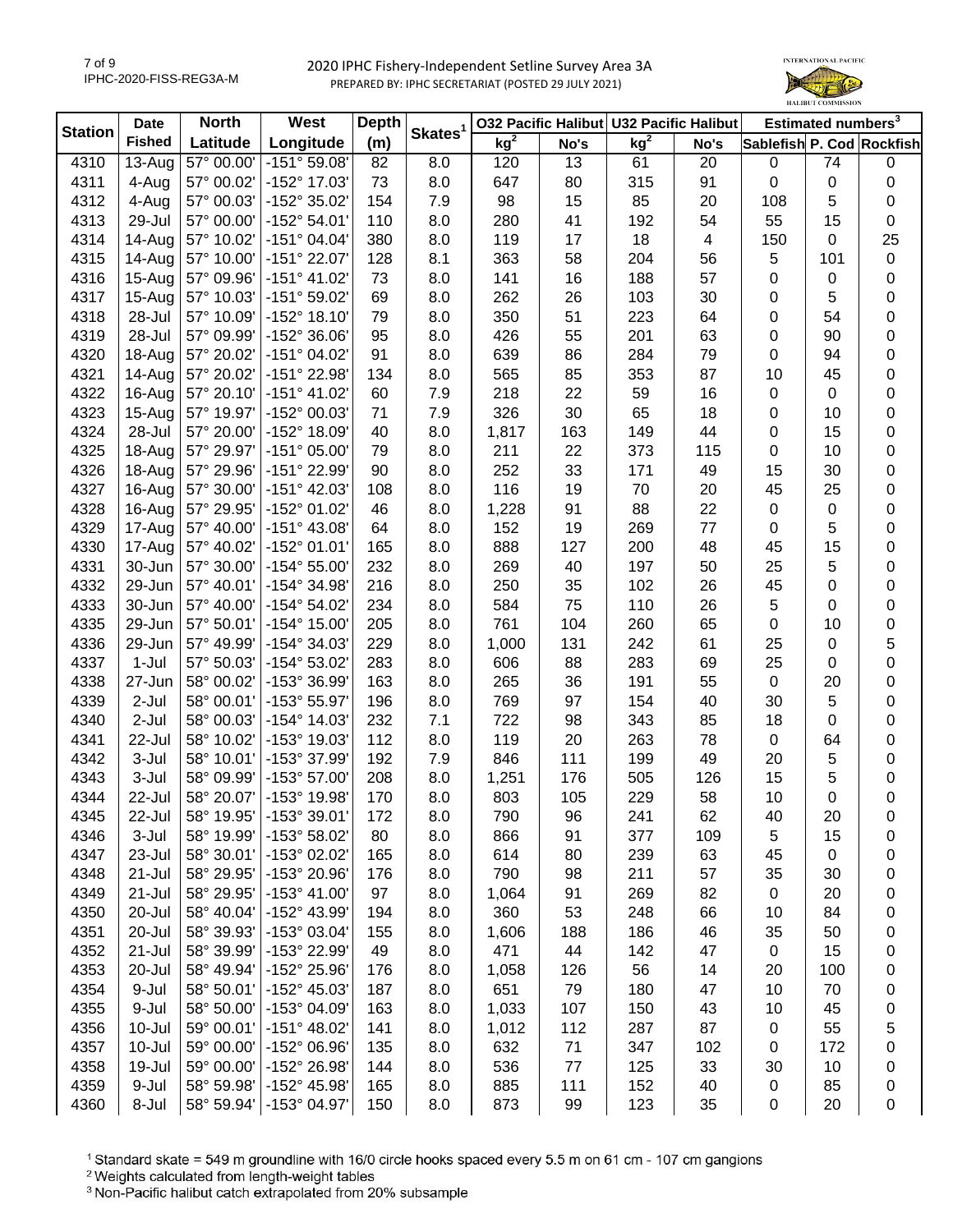

| Skates <sup>1</sup><br><b>Station</b><br>kg <sup>2</sup><br><b>Fished</b><br>kg <sup>2</sup><br>(m)<br>Latitude<br>Longitude<br>Sablefish P. Cod Rockfish<br>No's<br>No's<br>4361<br>$10 -$ Jul<br>59° 09.95'<br>-152° 07.98'<br>8.0<br>72<br>69<br>40<br>139<br>650<br>241<br>0<br>4362<br>19-Jul<br>59° 09.99'<br>-152° 25.98'<br>99<br>8.0<br>296<br>28<br>133<br>43<br>105<br>0<br>4363<br>19-Jul<br>59° 10.01'<br>-152° 46.95'<br>137<br>644<br>76<br>140<br>35<br>8.0<br>0<br>40<br>8-Jul<br>269<br>26<br>159<br>48<br>4364<br>59° 10.02'<br>-153° 05.91'<br>86<br>8.0<br>0<br>50<br>4365<br>8-Jul<br>59° 10.00'<br>-153° 25.89'<br>143<br>163<br>45<br>42<br>8.1<br>1,418<br>0<br>40<br>4366<br>59° 19.95'<br>-152° 10.57'<br>555<br>172<br>18-Jul<br>8.0<br>178<br>28<br>0<br>5<br>66 | Estimated numbers <sup>3</sup> |
|-----------------------------------------------------------------------------------------------------------------------------------------------------------------------------------------------------------------------------------------------------------------------------------------------------------------------------------------------------------------------------------------------------------------------------------------------------------------------------------------------------------------------------------------------------------------------------------------------------------------------------------------------------------------------------------------------------------------------------------------------------------------------------------------------|--------------------------------|
|                                                                                                                                                                                                                                                                                                                                                                                                                                                                                                                                                                                                                                                                                                                                                                                               |                                |
|                                                                                                                                                                                                                                                                                                                                                                                                                                                                                                                                                                                                                                                                                                                                                                                               | $\pmb{0}$                      |
|                                                                                                                                                                                                                                                                                                                                                                                                                                                                                                                                                                                                                                                                                                                                                                                               | 0                              |
|                                                                                                                                                                                                                                                                                                                                                                                                                                                                                                                                                                                                                                                                                                                                                                                               | 0                              |
|                                                                                                                                                                                                                                                                                                                                                                                                                                                                                                                                                                                                                                                                                                                                                                                               | 0                              |
|                                                                                                                                                                                                                                                                                                                                                                                                                                                                                                                                                                                                                                                                                                                                                                                               | 0                              |
|                                                                                                                                                                                                                                                                                                                                                                                                                                                                                                                                                                                                                                                                                                                                                                                               | 0                              |
| 18-Jul<br>59° 20.01'<br>-152° 27.95'<br>238<br>280<br>85<br>4367<br>69<br>8.0<br>26<br>0<br>15                                                                                                                                                                                                                                                                                                                                                                                                                                                                                                                                                                                                                                                                                                | 0                              |
| 59° 19.99'<br>$-152^{\circ}$ 48.12'<br>71<br>10<br>194<br>62<br>4368<br>18-Jul<br>75<br>8.0<br>0<br>25                                                                                                                                                                                                                                                                                                                                                                                                                                                                                                                                                                                                                                                                                        | 0                              |
| 4369<br>7-Jul<br>59° 19.99'<br>-153° 07.96'<br>201<br>29<br>122<br>31<br>48<br>8.1<br>0<br>0                                                                                                                                                                                                                                                                                                                                                                                                                                                                                                                                                                                                                                                                                                  | 0                              |
| 52<br>4370<br>17-Jul<br>59° 30.03'<br>$-151°50.07'$<br>68<br>161<br>21<br>165<br>15<br>8.0<br>0                                                                                                                                                                                                                                                                                                                                                                                                                                                                                                                                                                                                                                                                                               | 0                              |
| 4371<br>17-Jul<br>59° 30.00'<br>-152° 08.95'<br>229<br>29<br>349<br>104<br>38<br>8.0<br>0<br>0                                                                                                                                                                                                                                                                                                                                                                                                                                                                                                                                                                                                                                                                                                | 0                              |
| 31<br>51<br>5<br>4372<br>$11 -$ Jul<br>59° 30.01'<br>-152° 28.93'<br>329<br>171<br>0<br>55<br>8.0                                                                                                                                                                                                                                                                                                                                                                                                                                                                                                                                                                                                                                                                                             | 0                              |
| 51<br>5<br>4373<br>$11 -$ Jul<br>59° 29.99'<br>-152° 48.98'<br>51<br>8.0<br>418<br>170<br>46<br>0                                                                                                                                                                                                                                                                                                                                                                                                                                                                                                                                                                                                                                                                                             | 0                              |
| 38<br>4374<br>$13 -$ Jul<br>59° 40.01'<br>-152° 29.86'<br>8.0<br>913<br>91<br>141<br>0<br>0<br>79                                                                                                                                                                                                                                                                                                                                                                                                                                                                                                                                                                                                                                                                                             | 0                              |
| 171<br>45<br>4375<br>13-Jul<br>59° 50.03'<br>-152° 11.06'<br>49<br>303<br>43<br>0<br>8.0<br>0                                                                                                                                                                                                                                                                                                                                                                                                                                                                                                                                                                                                                                                                                                 | 0                              |
| 4376<br>16-Jul<br>57° 20.00'<br>-150° 28.70<br>529<br>$\pmb{0}$<br>$\pmb{0}$<br>0<br>0<br>10<br>8.0<br>0                                                                                                                                                                                                                                                                                                                                                                                                                                                                                                                                                                                                                                                                                      | $\pmb{0}$                      |
| 4501<br>$11 -$ Jul<br>58° 01.06'<br>-138° 08.00<br>230<br>115<br>80<br>21<br>30<br>8.0<br>1,197<br>0                                                                                                                                                                                                                                                                                                                                                                                                                                                                                                                                                                                                                                                                                          | 15                             |
| 16<br>4503<br>$1-Jul$<br>58° 40.91'<br>$-140^{\circ}$ 40.19<br>355<br>7.9<br>623<br>61<br>49<br>4<br>0                                                                                                                                                                                                                                                                                                                                                                                                                                                                                                                                                                                                                                                                                        | 49                             |
| 80<br>$1-Jul$<br>58° 40.01'<br>-140° 19.99'<br>154<br>21<br>20<br>4504<br>245<br>7.9<br>1,339<br>0                                                                                                                                                                                                                                                                                                                                                                                                                                                                                                                                                                                                                                                                                            | 5                              |
| 10-Jul<br>$-141°$ 17.77<br>7.7<br>14<br>0<br>0<br>48<br>4506<br>59° 00.98'<br>444<br>150<br>0                                                                                                                                                                                                                                                                                                                                                                                                                                                                                                                                                                                                                                                                                                 | 125                            |
| 4508<br>24-Jul<br>59° 30.03'<br>-143° 36.92'<br>8.0<br>240<br>24<br>408<br>0<br>0<br>54<br>0                                                                                                                                                                                                                                                                                                                                                                                                                                                                                                                                                                                                                                                                                                  | 35                             |
| $15 -$ Jul<br>59° 29.89'<br>-142° 17.99'<br>197<br>38<br>10<br>5<br>4511<br>207<br>8.0<br>2,156<br>0                                                                                                                                                                                                                                                                                                                                                                                                                                                                                                                                                                                                                                                                                          | 35                             |
| 4512<br>3-Jul<br>59° 40.03'<br>-140° 39.27'<br>256<br>29<br>77<br>24<br>20<br>49<br>7.9<br>0                                                                                                                                                                                                                                                                                                                                                                                                                                                                                                                                                                                                                                                                                                  | $\pmb{0}$                      |
| 5-Jul<br>59° 50.08'<br>-139° 39.03'<br>1,922<br>123<br>105<br>32<br>4515<br>62<br>8.0<br>0<br>$\mathbf 0$                                                                                                                                                                                                                                                                                                                                                                                                                                                                                                                                                                                                                                                                                     | 0                              |
| 5<br>2<br>23-Jul<br>59° 58.80'<br>$-143°38.19'$<br>767<br>37<br>5<br>4518<br>198<br>8.0<br>0                                                                                                                                                                                                                                                                                                                                                                                                                                                                                                                                                                                                                                                                                                  | 15                             |
| $\boldsymbol{9}$<br>9<br>4519<br>23-Jul<br>59° 59.97'<br>-143° 18.52'<br>7.9<br>98<br>30<br>0<br>5<br>121                                                                                                                                                                                                                                                                                                                                                                                                                                                                                                                                                                                                                                                                                     | $\pmb{0}$                      |
| 63<br>4520<br>18-Jul<br>59° 59.25'<br>-142° 18.34'<br>57<br>8.0<br>262<br>31<br>169<br>0<br>20                                                                                                                                                                                                                                                                                                                                                                                                                                                                                                                                                                                                                                                                                                | 0                              |
| 22<br>4522<br>8-Sep<br>59° 30.06'<br>-145° 35.03'<br>8.0<br>323<br>39<br>5<br>74<br>316<br>0                                                                                                                                                                                                                                                                                                                                                                                                                                                                                                                                                                                                                                                                                                  | 74                             |
| 112<br>33<br>8<br>4523<br>6-Sep<br>59° 29.99'<br>$-144^{\circ} 58.64'$<br>8.0<br>982<br>69<br>274<br>0                                                                                                                                                                                                                                                                                                                                                                                                                                                                                                                                                                                                                                                                                        | 50                             |
| 4524<br>8-Sep<br>59° 30.49'<br>-146° 15.76'<br>8.0<br>807<br>59<br>59<br>17<br>0<br>40<br>0                                                                                                                                                                                                                                                                                                                                                                                                                                                                                                                                                                                                                                                                                                   | $\pmb{0}$                      |
| 5<br>$\overline{\mathbf{c}}$<br>5<br>4525<br>6-Sep<br>59° 38.70'<br>$-144^{\circ} 56.02'$<br>8.0<br>69<br>4<br>152<br>0                                                                                                                                                                                                                                                                                                                                                                                                                                                                                                                                                                                                                                                                       | 0                              |
| 52<br>4526<br>5-Sep<br>59° 40.10'<br>$-145^{\circ}$ 16.01'<br>8.0<br>361<br>41<br>15<br>0<br>108<br>0                                                                                                                                                                                                                                                                                                                                                                                                                                                                                                                                                                                                                                                                                         | 0                              |
| 4527<br>$-145^{\circ}$ 14.00<br>8.0<br>590<br>50<br>77<br>19<br>0<br>5-Sep<br>59° 48.77'<br>135<br>0                                                                                                                                                                                                                                                                                                                                                                                                                                                                                                                                                                                                                                                                                          | 0                              |
| 58<br>4528<br>4-Sep<br>59° 50.13'<br>-145° 33.99'<br>95<br>8.0<br>81<br>8<br>17<br>5<br>0                                                                                                                                                                                                                                                                                                                                                                                                                                                                                                                                                                                                                                                                                                     | 0                              |
| 59° 50.23'<br>$-144^{\circ}39.53$<br>52<br>42<br>4529<br>19-Aug<br>8.0<br>756<br>75<br>21<br>0<br>0                                                                                                                                                                                                                                                                                                                                                                                                                                                                                                                                                                                                                                                                                           | 0                              |
| 4530<br>-145° 32.85'<br>204<br>60° 00.00'<br>90<br>8.0<br>144<br>19<br>64<br>21-Aug<br>0<br>0                                                                                                                                                                                                                                                                                                                                                                                                                                                                                                                                                                                                                                                                                                 | 0                              |
| 4531<br>182<br>63<br>21-Aug<br>60° 00.00'<br>$-145^{\circ} 53.08'$<br>80<br>8.0<br>479<br>38<br>0<br>0                                                                                                                                                                                                                                                                                                                                                                                                                                                                                                                                                                                                                                                                                        | 0                              |
| 4532<br>60° 09.72'<br>-146° 57.31'<br>137<br>34<br>23-Aug<br>271<br>8.0<br>964<br>103<br>30<br>25                                                                                                                                                                                                                                                                                                                                                                                                                                                                                                                                                                                                                                                                                             | 0                              |
| 4533<br>60° 07.86'<br>-146° 34.72'<br>28<br>23-Aug<br>115<br>8.0<br>296<br>29<br>9<br>5<br>10                                                                                                                                                                                                                                                                                                                                                                                                                                                                                                                                                                                                                                                                                                 | 0                              |
| 4534<br>20-Aug<br>-144° 59.31'<br>5<br>60° 09.98'<br>26<br>8.0<br>58<br>6<br>0<br>1<br>0                                                                                                                                                                                                                                                                                                                                                                                                                                                                                                                                                                                                                                                                                                      | 0                              |
| 1-Sep<br>$-148°$ 10.43<br>4536<br>60° 18.59'<br>243<br>8.0<br>200<br>24<br>30<br>10<br>0<br>25                                                                                                                                                                                                                                                                                                                                                                                                                                                                                                                                                                                                                                                                                                | 5                              |
| 4537<br>22-Aug<br>60° 18.13'<br>-146° 10.77'<br>31<br>304<br>23<br>44<br>12<br>8.0<br>0<br>0                                                                                                                                                                                                                                                                                                                                                                                                                                                                                                                                                                                                                                                                                                  | 0                              |
| 4538<br>24-Aug<br>60° 21.64'<br>-146° 46.22'<br>124<br>31<br>5<br>8.0<br>1,556<br>169<br>40<br>283                                                                                                                                                                                                                                                                                                                                                                                                                                                                                                                                                                                                                                                                                            | 0                              |
| 4539<br>29-Aug<br>60° 38.77'<br>-147° 49.99'<br>78<br>239<br>65<br>238<br>8.0<br>897<br>0<br>10                                                                                                                                                                                                                                                                                                                                                                                                                                                                                                                                                                                                                                                                                               | 10                             |
| 4540<br>29-Aug<br>60° 40.32'<br>8.0<br>675<br>52<br>101<br>0<br>5<br>$-147°30.64'$<br>49<br>28                                                                                                                                                                                                                                                                                                                                                                                                                                                                                                                                                                                                                                                                                                | 25                             |
| 35<br>4541<br>28-Aug<br>60° 50.00'<br>-147° 29.08'<br>8.0<br>958<br>76<br>9<br>10<br>25<br>236                                                                                                                                                                                                                                                                                                                                                                                                                                                                                                                                                                                                                                                                                                | 59                             |
| $-146°50.19'$<br>8.0<br>598<br>58<br>133<br>37<br>10<br>59<br>4542<br>28-Aug<br>60° 58.52'<br>296                                                                                                                                                                                                                                                                                                                                                                                                                                                                                                                                                                                                                                                                                             |                                |
| 4543<br>-148° 08.65'<br>28<br>5<br>5<br>30-Aug<br>60° 58.55'<br>8.0<br>200<br>18<br>9<br>249                                                                                                                                                                                                                                                                                                                                                                                                                                                                                                                                                                                                                                                                                                  |                                |
| $\overline{7}$<br>4544<br>$-147^{\circ}$ 48.28'<br>181<br>0<br>30-Aug<br>61° 11.02'<br>177<br>8.0<br>0<br>0<br>0                                                                                                                                                                                                                                                                                                                                                                                                                                                                                                                                                                                                                                                                              | 25                             |
| 4546<br>59° 39.80'<br>-149° 52.03'<br>127<br>77<br>18<br>35<br>29-Jul<br>187<br>8.0<br>1,109<br>64                                                                                                                                                                                                                                                                                                                                                                                                                                                                                                                                                                                                                                                                                            | $\pmb{0}$<br>0                 |

<sup>1</sup> Standard skate = 549 m groundline with 16/0 circle hooks spaced every 5.5 m on 61 cm - 107 cm gangions

2 Weights calculated from length-weight tables<br>
<sup>2</sup> Weights calculated from length-weight tables<br>
<sup>3</sup> Non-Pacific halibut catch extrapolated from 20% subsample